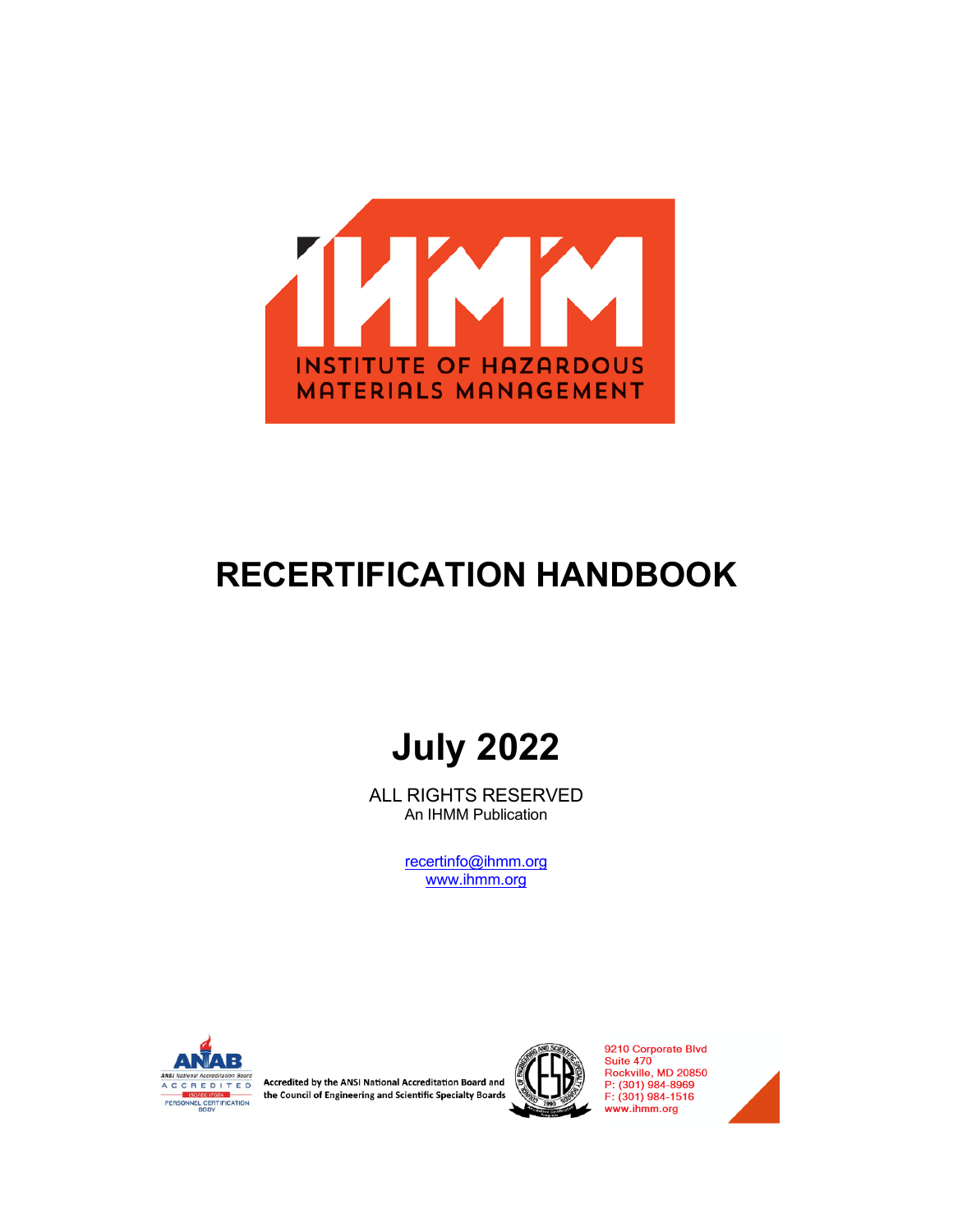| <b>Keywords</b>              | Recertification, cycle, professional development, qualifying<br>activities, blueprint, review process, documentation, Recertification<br>Committee. |
|------------------------------|-----------------------------------------------------------------------------------------------------------------------------------------------------|
|                              | <b>Scheme Committee</b>                                                                                                                             |
| <b>Authors of document</b>   | M. Patricia Buley, Morgan Hyson, Jimmy Nguyen, James Drosdak                                                                                        |
| <b>Authorized date</b>       | June 2018                                                                                                                                           |
| <b>Authorizing authority</b> | <b>IHMM Executive Director</b>                                                                                                                      |
| <b>Authorization</b>         | Policy sections/revisions approved by the Board of Directors:<br>June 1, 2018                                                                       |
| <b>Supporting Documents</b>  | IHMM Bylaws, IHMM Management System Manual                                                                                                          |

# **Revision History**

| <b>Revisio</b><br>n<br><b>Date</b> | <b>Sections</b><br><b>Affected</b>                         | <b>Description</b>                                                           | <b>Revised</b><br><b>By</b>                                             | <b>Approve</b><br>d By |
|------------------------------------|------------------------------------------------------------|------------------------------------------------------------------------------|-------------------------------------------------------------------------|------------------------|
| 6/14/2022                          | Entire                                                     | Revisions clarifying deadlines<br>and incorporating the claims<br>table      | Eugene A.<br>Guilford, Jr.,<br><b>CAE</b>                               |                        |
| 05/17/202<br>2                     | Section B, 5 [b]<br>Page 2                                 | Updated timing of<br>recertification applications                            | Eugene A.<br>Guilford, Jr.                                              |                        |
| 04/07/202<br>0                     | Third issue                                                | Updated the ANSI and CESB<br>logos                                           | M. Patricia<br><b>Buley</b>                                             |                        |
| 04/07/202<br>$\Omega$              | Third issue                                                | <b>Changed Authorizing Authority</b><br>from IHMM Executive Director         | M. Patricia<br><b>Buley</b>                                             |                        |
| 04/07/202<br>0                     | Third issue                                                | Updated revision date                                                        | M. Patricia<br><b>Buley</b>                                             |                        |
| 04/07/202<br>$\Omega$              | Qualifying<br>Activities for<br>Recertification<br>Section | Added clarification of activities<br>that may not be claimed twice.          | M. Patricia<br>Buley,<br>James<br>Drosdak<br>and<br>Jimmy<br>Nguye<br>n |                        |
| 01-2019                            | Second issue                                               | Change of IHMM address on<br>the cover of the<br>Recertification<br>Handbook | Gene<br>Guilford                                                        |                        |
| 06-2018                            | First issue                                                |                                                                              |                                                                         | <b>BOD</b>             |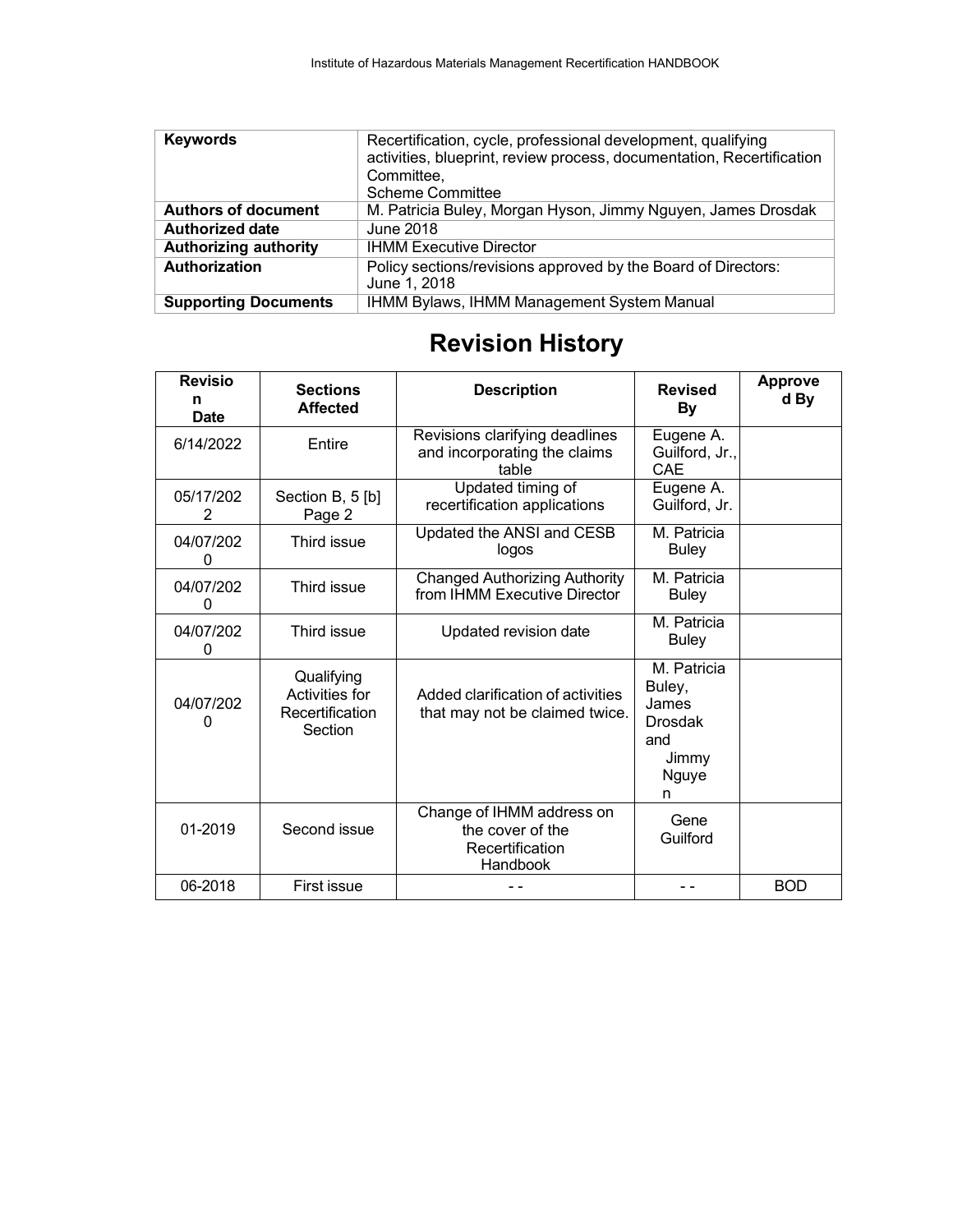# **Table of Contents**

| <b>Introduction</b>                                                                                             |    |
|-----------------------------------------------------------------------------------------------------------------|----|
| A. Philosophy of Recertification                                                                                |    |
|                                                                                                                 |    |
|                                                                                                                 | 3  |
|                                                                                                                 |    |
|                                                                                                                 | 4  |
| F. Recertification Communications                                                                               | 4  |
| G. Failure to Complete Recertification                                                                          | -5 |
| H. Appeal of Decertification for Failure to Complete Recertification                                            |    |
| Reinstatement of a Decertified Credential [11] Reinstatement of a Decertified Credential [11] Manusum museum mu | -6 |
| <b>Inactive Status</b>                                                                                          |    |
| K. Retired Status                                                                                               | 8  |
| L. Periodic Review                                                                                              | 8  |
|                                                                                                                 | 8  |
| N. Duplicate Certificates                                                                                       | 8  |
|                                                                                                                 |    |

## **Qualifying Activities for IHMM Recertification**

| A. Evidence of Continued Competency                                                           |  |
|-----------------------------------------------------------------------------------------------|--|
| B. Documentation Requirements for Active Professional Practice                                |  |
| Category II: Professional Development Activities (Continuing Education) [ [ [ [ [ [ [ 1 ] 4 ] |  |
| A. Evidence of Continued Competency                                                           |  |
| B. Documentation Requirements for Professional Development Activities                         |  |
|                                                                                               |  |

## **APPENDIX A: Types of Professional Development Claims for Recertification……….13**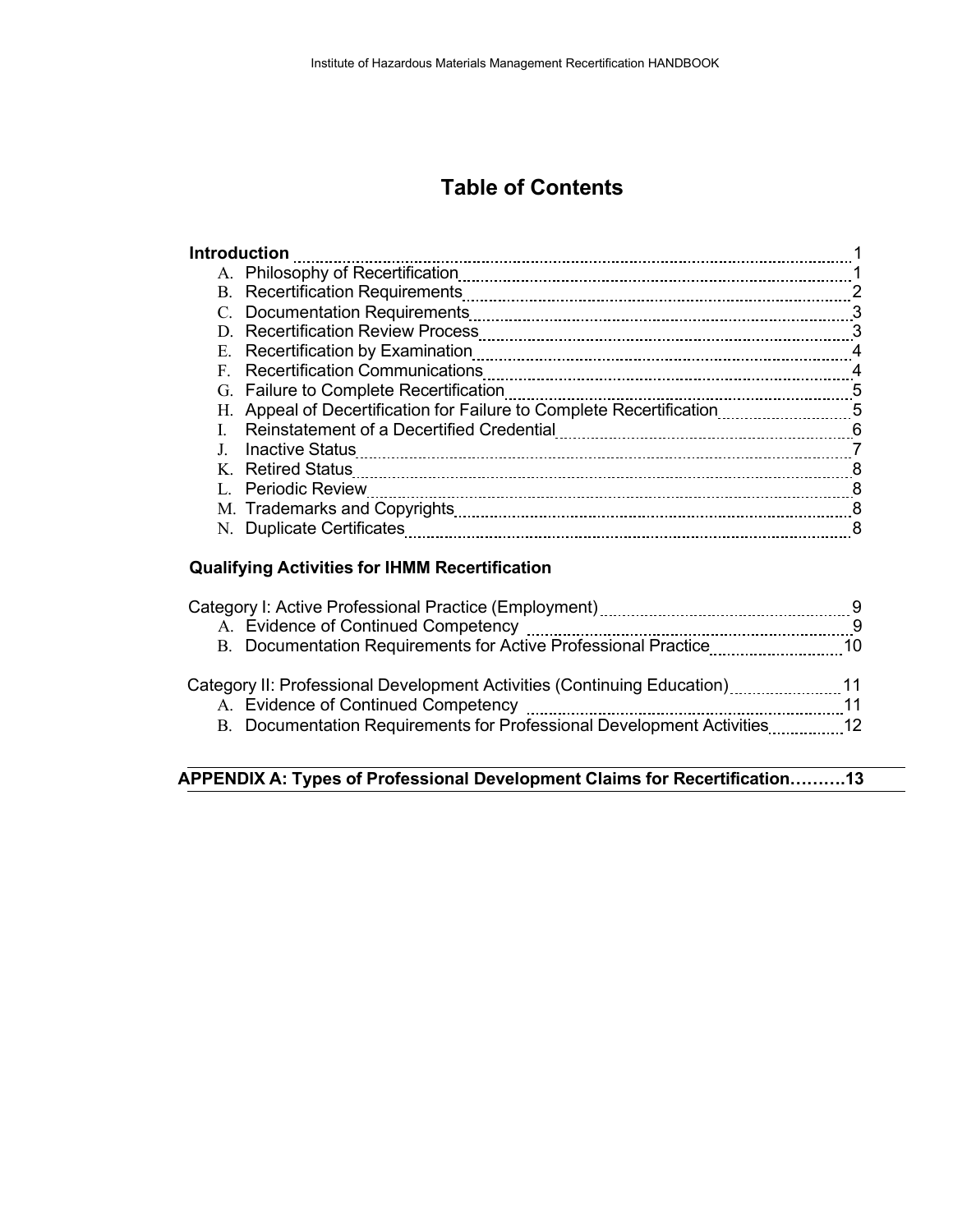## **Introduction**

Founded in 1984, the Institute of Hazardous Materials Management (IHMM), is a not-for-profit organization. IHMM has been protecting the environment and the public's health, safety, and security through the creation of credentials recognizing professionals who have demonstrated a high level of knowledge, expertise, and excellence in the management of hazardous materials, dangerous goods transportation, environmental protection, health, and safety.

Means of accomplishing the purpose of IHMM include establishing requirements for the periodic renewal of certification, determining compliance with those requirements, and ascertaining that certificants meet ethical standards in their practice in the field of hazardous materials management, dangerous goods transportation, environment, health, and safety.

The communities of professional practice represented by IHMM's credentials change frequently. For that reason, accreditation standards require that certification in such fields be renewed periodically. To make sure this happens, IHMM requires that certificants be recertified every five [5] years. IHMM certificants must earn a total of 200 certification maintenance points (CMPs) during a five [5] year cycle to qualify for recertification. Certificants must also maintain professional standards by continuing to uphold and abide by the IHMM Code of Ethics to be eligible for recertification.

The Recertification Program was developed to ensure that IHMM certificants remain competent in their areas of professional practice, and to encourage certificants to continuously enhance their knowledge, skills, and abilities. IHMM has provided certificants with many options that they may utilize to meet recertification requirements.

IHMM is committed to impartiality and objectivity in every aspect of our operation. IHMM implements its policies and procedures in a fair manner among all applicants, candidates, and certified individuals. IHMM's processes and procedures are governed by its Bylaws and Management Systems Manual. We welcome any suggestions regarding how we can improve the recertification process.

### **A. Philosophy of Recertification**

- 1. Recertification is defined as a process to ensure that certificants maintain continued competence in communities of professional practice represented by IHMM's credentials.
- 2. Upholding the highest standards of ethical and legal practice is the foundation of certification and a primary component of the recertification program.
- 3. IHMM certificants are committed to remaining current in their area of work through continuous learning.
- 4. Remaining actively involved in the communities of professional practice represented by IHMM's credentials is essential to remain certified.
- 5. Maintaining competence occurs through professional activities, and contributions to the field, and includes, but is not limited to continuing education.
- 6. Certificants are responsible for conducting ongoing self-assessments of their continued competence in the communities of professional practice represented by IHMM's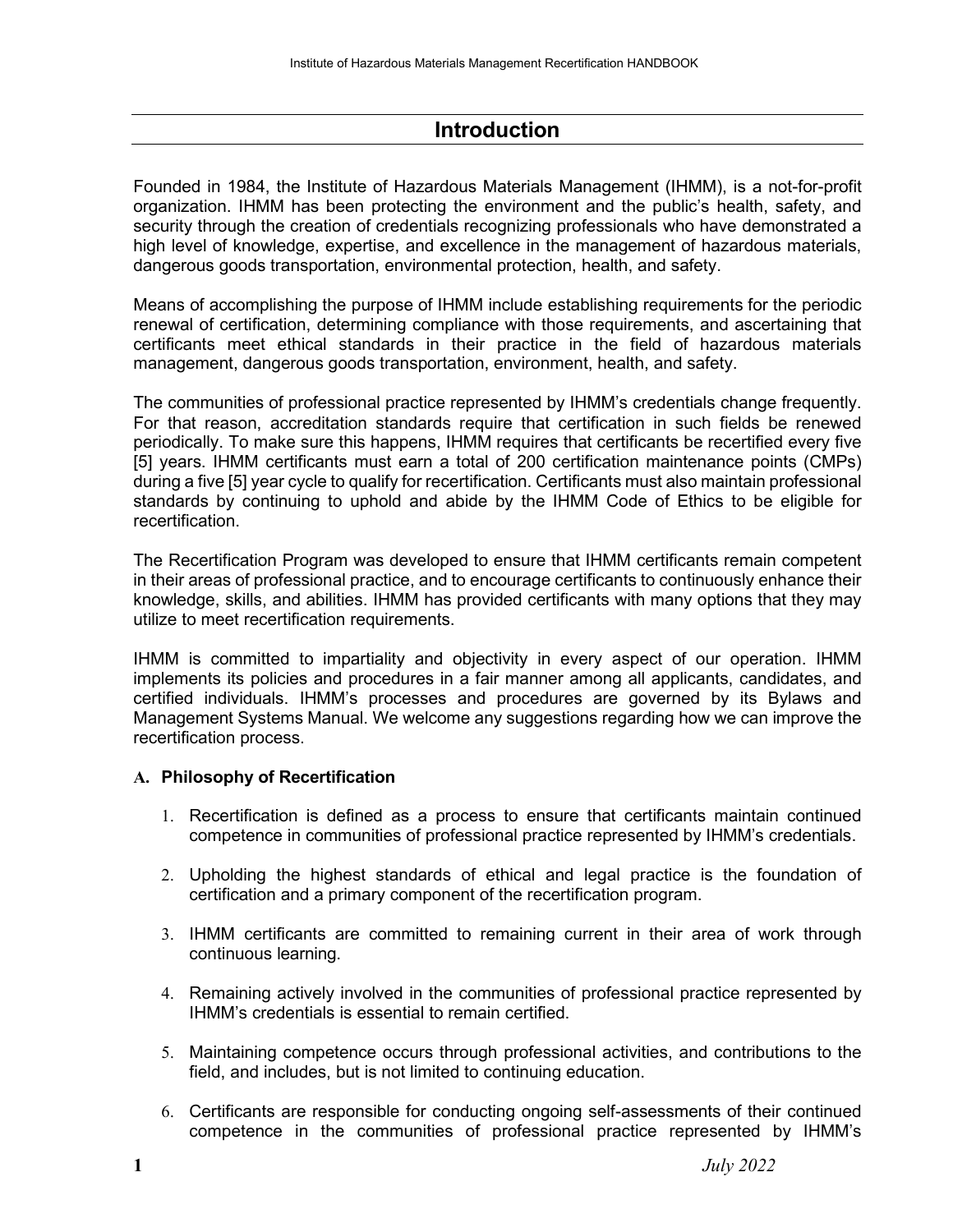credentials. The process of self-assessment is a key component in determining how they should proceed to build on their knowledge, skills, and abilities.

- 7. Because advancements in technology and changes in compliance requirements occur frequently, it is required that IHMM certifications be renewed every five years to ensure currency and expected that the IHMM Recertification Handbook be amended periodically.
- 8. IHMM shall be the official office of record for recertification status.
	- a. Certification expiration dates shall be printed on all IHMM certificates.
	- b. Certifications not renewed following IHMM policies and procedures shall expire on the expiration date indicated on the certificate.
	- c. Email shall be the primary means of communication between IHMM and IHMM certificants. It is the certificant's responsibility to maintain up-to-date contact information with IHMM in their MYIHMM accounts.
- 9. Recertification credit shall be represented and tracked by Certification Maintenance Points (CMPs).
	- a. Each applicant must demonstrate a total of at least 200 CMPs for his/her specific 5-year cycle.
	- b. Each applicant may demonstrate **up to 100 CMPs for Active Practice (employment).**
	- c. Each applicant must demonstrate **at least 100 CMPs for Professional Development**.
	- d. All CMPs claimed must have been earned **during the current 5-year cycle to count towards recertification.**
- 10. IHMM shall publish on IHMM's website the current IHMM Recertification Handbook which lists these requirements and the types of activities that qualify for recertification credit.
- 11. Evidence of a satisfactory combination of continued Active Professional Practice and Professional Development shall be submitted to IHMM according to a schedule published by IHMM (see examples below).
	- a. Recertification expiration dates coincide with the last day of the original month of certification or reinstatement, beginning immediately following the end of the previous 5- year cycle.
	- b. Recertification applications should be completed and submitted no more than one year before and no later than the last day of the recertification cycle.
	- c. It is the certificant's responsibility to fulfill all requirements for recertification, including submission of the recertification application, by no later than the credential expiration date. A certificant may verify his or her credential expiration date by logging into MyIHMM to view the recertification cycle and annual fee dates.
	- d. Per the relevant Certification Agreement signed by the certificant, it is the responsibility of the certificant to ensure that IHMM has a valid email address on file in MyIHMM, as email is the primary means of communication throughout the recertification process. Should you opt-out of or block IHMM's email communications, or fail to timely update your record with changes in your primary email address, you may not receive critical information concerning recertification, continuing education requirements, status, and related matters. Certificants should ensure that all information is current by periodically logging into MyIHMM and verifying that their information is current.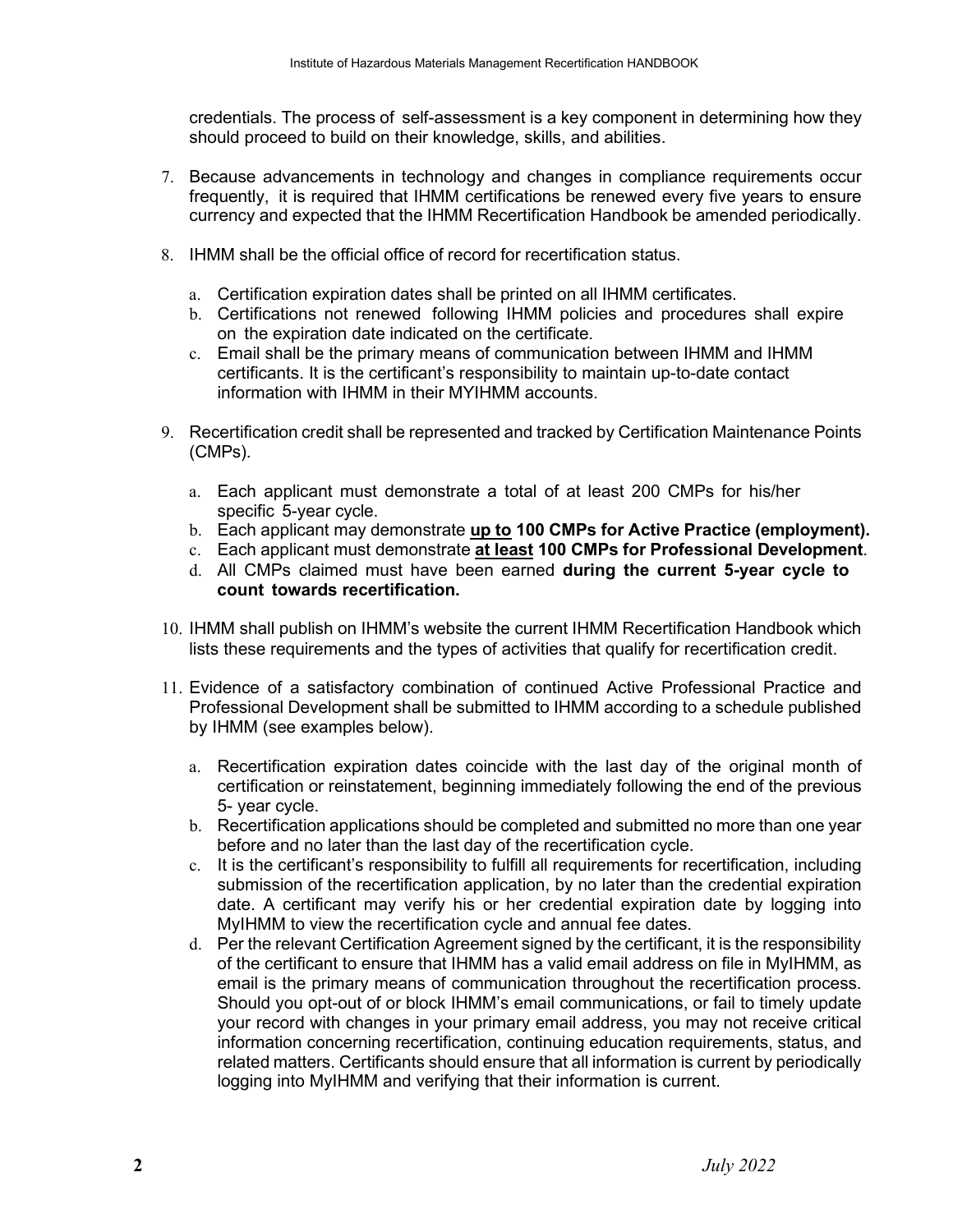#### **B. Documentation Requirements**

It is the responsibility of the certificant to keep track of Recertification activities and to document CMPs with supporting documentation from **authoritative third parties**. Documentation that amounts to a self-representation will not be considered sufficient in the event of an audit. Certificants with any questions about satisfying this standard should contact IHMM for guidance.

- 1. It is recommended that all certificants create a personal file for all Recertification materials and organize supporting documentation by year.
	- a. It is very important to establish a personal procedure for tracking CMPs and to periodically review and update recertification records.
	- b. Refer to the most recent version of the IHMM Recertification Claims to determine which activities are eligible for CMPs so that you can be sure to have the required number of CMPs for your specific 5-year cycle.
	- c. Be sure that your Recertification activities take place within your specific 5-year cycle.
	- d. Record professional development activities online as you complete them.
	- e. Retain adequate, original documentation supporting your claims for CMPs. If selected for audit, you will be required to submit supporting documentation. IHMM may also request verification for any activity and the CMPs claimed.
	- f. Applicants for recertification must maintain all supporting documentation for five (5) years after submission of their application. IHMM reserves the right to request this documentation to substantiate CMP credit claims at any time during this period, even if the relevant recertification application has already been approved.

#### **C. Recertification Review Process**

- 1. Each application is subject to evaluation and/or audit, following the most current standards, policies, and procedures published by IHMM.
	- a. General
		- 1) Certificants shall submit a completed online recertification form.
		- 2) Certificants may be contacted for clarification or additional information during the review process.
		- 3) Cooperation with the review process is required, or the application may be rejected.
		- 4) IHMM will maintain records of all applications and determinations, with following its record retention policies.
	- b. Review Process
		- 1) Applications for recertification should be submitted to IHMM before the certification expiration date.
		- 2) CMP credits shall be granted for all acceptable claims.
		- 3) An application shall be approved if:
			- Annual fees have been paid and are current;
			- The application demonstrates 200 minimum Certification Maintenance Points (CMPs) to meet the standard, based on acceptable claims; and,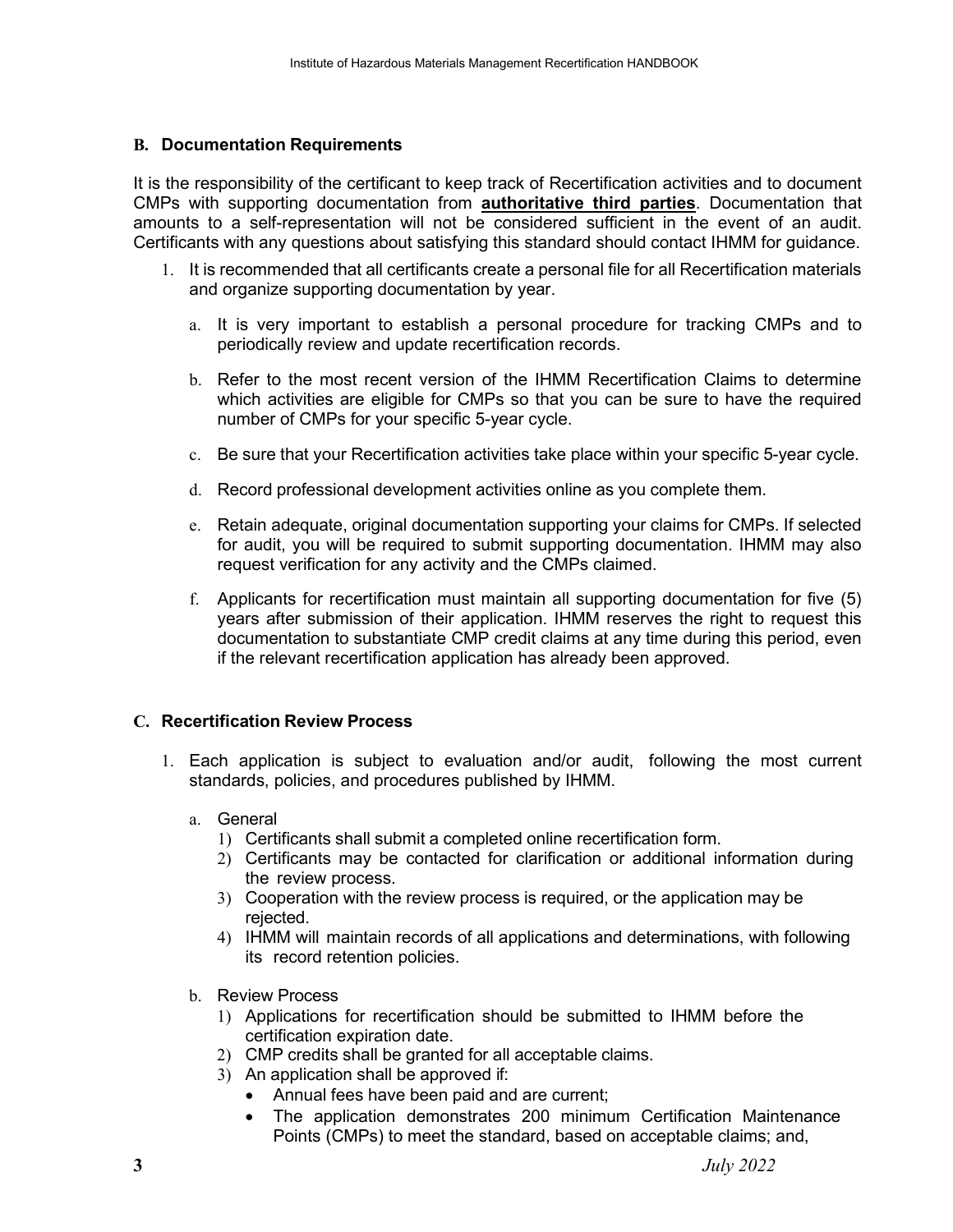- There are no valid reasons to withhold or delay the application for recertification.
- 4) If there are insufficient points demonstrated, the certificant shall be contacted with an explanation of the deficiencies. The certificant shall have 30 days to respond. Failure to respond may be interpreted as withdrawal from the recertification process, at IHMM's discretion.
- 5) All final determinations on eligibility for recertification shall be made by IHMM Management Staff.
- c. Audit of Recertification Applications
	- 1) Certificants shall be prepared to provide full documentation for any claims made in a recertification application upon submission.
	- 2) Certificants who are selected for audit will be notified after submitting their online recertification application and will be prompted to upload full documentation for all claimed activities at that time.
	- 3) Refer to the IHMM Recertification Claims Appendix for more details on audit documentation requirements.
	- 4) Certificants whose applications are not selected for audit will not be immediately required to submit full documentation but should maintain copies of all supporting documentation for their recertification year cycle. IHMM reserves the right to request documentation from any certificant at any time during the review process and within five

(5) years from the date their application is submitted.

- 5) Submission of a recertification application constitutes an attestation of the truthfulness and accuracy of the information presented, and a pledge of continued compliance with the relevant Code of Ethics.
- d. Any attempt to exert unwarranted influence upon the review process shall be deemed a violation of the IHMM Code of Ethics.
- 2. **Recertification Application Submission Deadline:** Certificants are required to submit a Recertification Application before their credential expiration date. IHMM will accept applications up to the recertification cycle deadline. If there is no submission at the end of the recertification cycle, the credential shall be decertified, and the former certificant shall be required to undergo the reinstatement process (if eligible) or apply for and take the certification examination anew to regain the lost certification.
- **D. Recertification by Examination:** Certificants may elect to recertify by taking the certification examination instead of submitting a recertification application. Certificants who elect to recertify by exam must take and pass the exam before all regular recertification deadlines.
	- a. The individual will be charged the standard examination fees. Fees must be paid in U.S. dollars and are posted on the IHMM website [and are subject to change].
- **E. Recertification Communications:** Monthly reminders of the deadline to recertify are sent to certificants via email beginning six months before their certification expiration dates and continuing as long as they have not completed recertification until the end of their recertification cycle.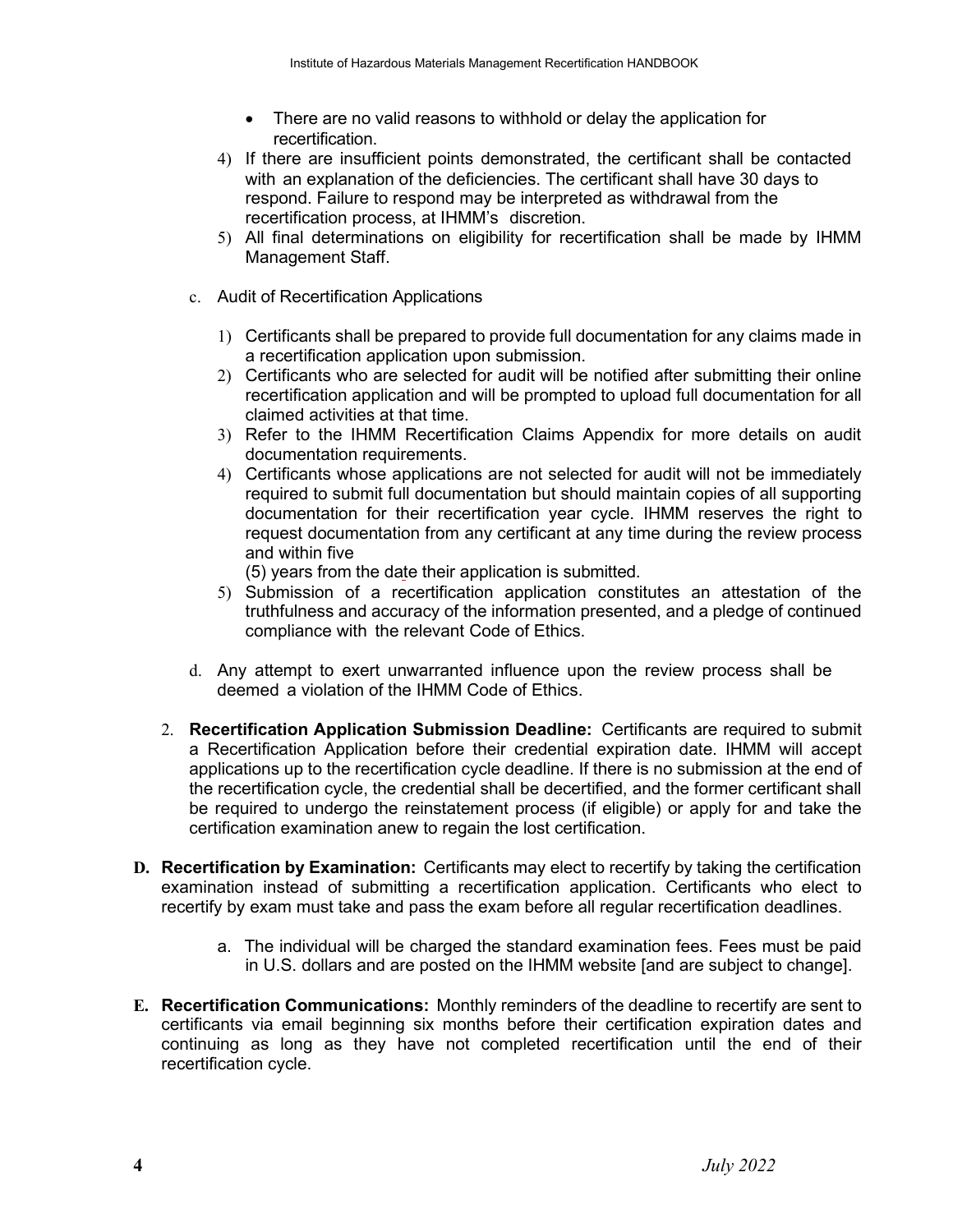- **F. Failure to Complete Recertification:** When all relevant deadlines have passed without timely submission of a complete recertification application, a certificant's credential will be **decertified**, and the former credential holder must immediately desist from its use.
	- 1. Once an individual has been decertified, he or she must either undergo the reinstatement process (if eligible) or apply for the certification as a new candidate to regain the credential and will be assigned a new certification number once certified. The certificant must abide by all eligibility requirements in effect at the time his/her application is approved.
	- 2. Certification records of those whose credentials have expired or been decertified will be treated following IHMM's records retention policies.
	- 3. Any continued use of the certification after expiration or decertification will be considered a violation of trademark law and may be referred for legal action.
- **G. Appeal of Decertification for Failure to Complete Recertification:** The occurrence of any of the following events during the final three months (90 days) before a certificant's final recertification deadline shall be grounds for appeal:
	- 1. Serious illness or an unexpected medical event
	- 2. Death, serious illness, or medical event in the immediate family (parent, sibling, spouse, or child)
	- 3. Overseas military or professional deployment (where contact is limited or not possible)
	- 4. Other serious and unforeseen extenuating circumstances meriting review by IHMM's Professional Standards Committee
	- 5. The IHMM Board, at its discretion, may grant a period beyond 5 years when it finds extraordinary or extenuating circumstances exist that affect the majority, if not all, IHMM certificants.

An appellant must submit a signed written request for an exception or reversal in consideration of their circumstances. A scanned copy of the document bearing the appellant's original signature shall be considered acceptable. The written request shall identify which of the enumerated grounds listed above serves as the basis of the appeal.

In addition, IHMM reserves the right to request documentation confirming the veracity of any claims made in an appeal. An appellant's providing such documentation with an appeal initially may expedite its processing.

Appeals made for the reasons numbered 1, 2, 3, or 4 above will afford temporary continued status as an active certificant while a decision is pending. Appeals made based on these "preapproved" circumstances will be reviewed by IHMM staff.

Appeals based on other extenuating circumstances will be referred to the Professional Standards Committee for review and will afford no such continued active status unless and until a reversal is rendered. Decertifications appealed this way to remain effective while they are considered. IHMM staff or the Professional Standards Committee shall provide the appellant with written notice of their decision on the appeal.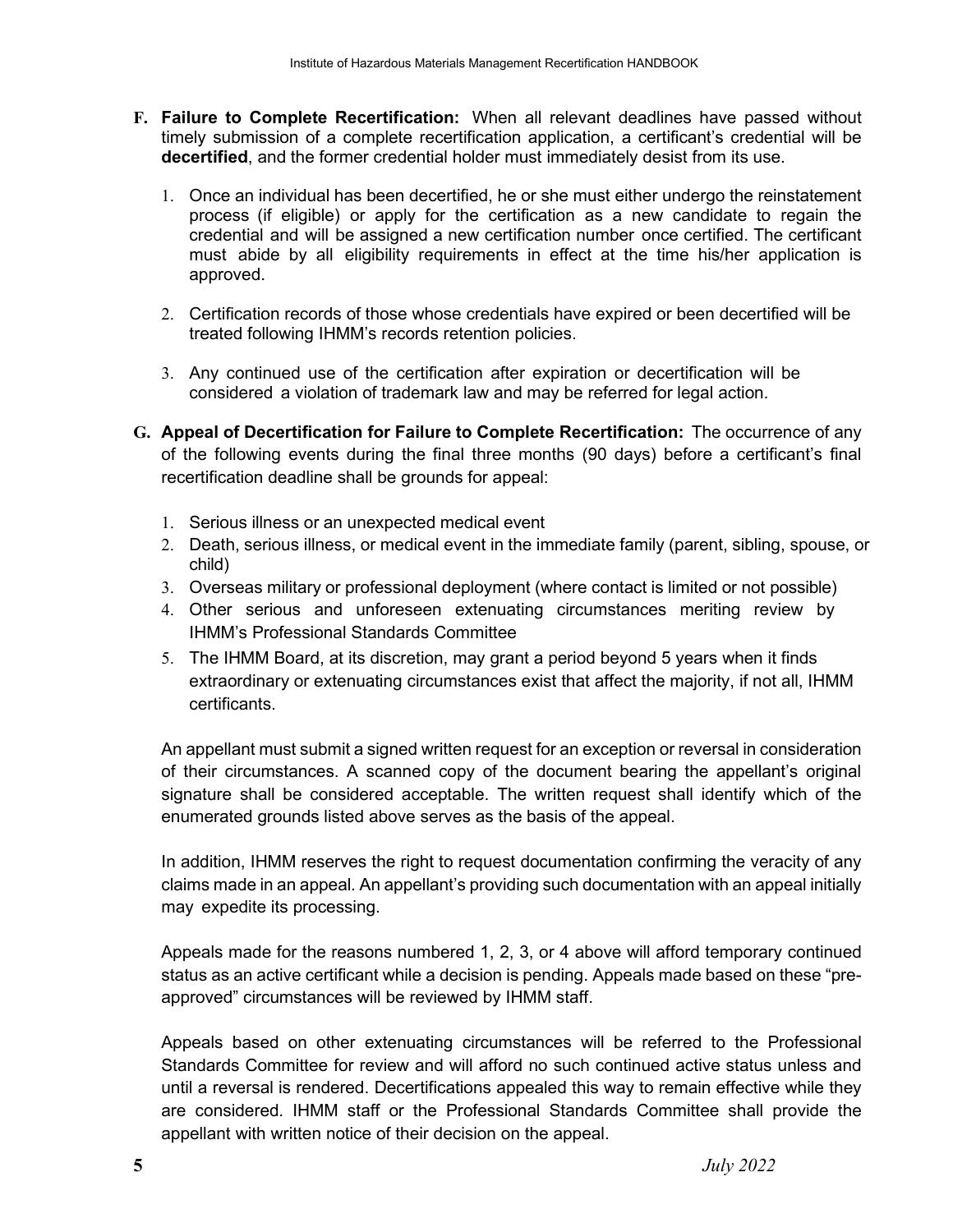Approval of an appeal will result in reinstatement of the decertified credential contingent upon submission of a complete recertification form within 30 days of notice of the approval of the appeal. IHMM reserves the right to request documentation for any claims made in a recertification form.

Denial of an appeal shall represent the final Institute action on the matter. In the absence of any ethical violations, a decertified individual may regain their credential by beginning the application process as a new applicant.

IHMM and the IHMM Professional Standards Committee will not consider appeals made wholly or substantially on grounds of:

- Certificant's failure to maintain up-to-date contact information
- Tenure or stature as an IHMM certificant
- Failure to complete the application due to procrastination
- Refusal to participate in IHMM's established recertification process

It shall be considered unethical conduct for a current or former certificant to use the appeal process to exert unwarranted influence on the recertification process.

**H. Reinstatement of a Decertified Credential:** An individual who previously held an IHMM certification that has not been decertified on ethical grounds may apply to have his or her certification reinstated if their annual fees have been expired for less than five (5) years and/or their decertified certification has been expired for less than five (5) years. If either condition is not met, the individual must go through the full certification process to become certified again.

**Reinstatement is not a reversal of decertification. All time in service is lost at the time of decertification. For more information regarding the reversal of decertification, please refer to IHMM's Decertification Appeal Policy.**

#### **Evidence of knowing continued use of a decertified certification after having been provided notice of decertification by IHMM is both illegal and unethical and will render the individual ineligible for reinstatement.**

To begin the reinstatement process, the former certificant must complete and submit the reinstatement application and pay the Reinstatement Application Fee of \$75.00. Submission of a reinstatement application and payment of the fee does not confer any change in certification status. IHMM staff will review the application to determine the applicant's eligibility for reinstatement and, upon approval of the application, the applicant may then complete the reinstatement process as described below.

#### *Annual Fees*

An applicant whose certification has been decertified on grounds of past due Annual Certification Maintenance Fees (ACMF) must pay all fees past due at the time of decertification, including late fees, as well as an additional Reinstatement Administrative Fee of \$200.00. If annual fee status was the only ground for decertification, the applicant's previous certification expiration date will be applied to the reinstated certification.

#### *Recertification*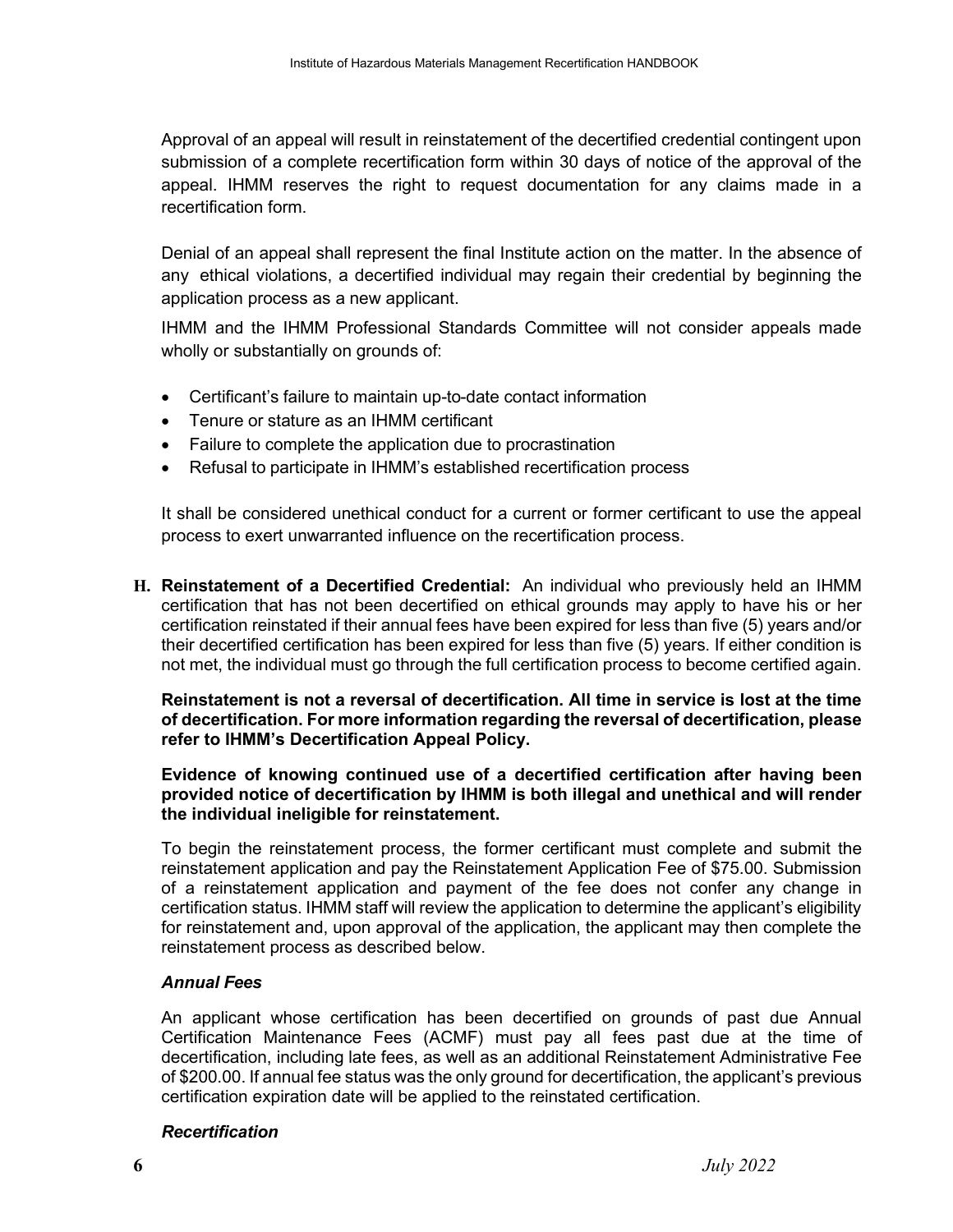In addition to meeting all fee-related reinstatement requirements as described above, an applicant whose certification has been decertified on grounds of failure to recertify or whose previous certification expiration date has passed must complete a recertification application covering a period ending on the final day of the month the reinstatement application is submitted and going back five years. Reinstatement of certification will not be awarded until this application has been approved by IHMM, and there is no change in certification status conferred until an applicant finishes this recertification application.

**I. Inactive Status:** Any certificant who is unable to remain active in the profession due to circumstances beyond their control (e.g., medical disability, military assignment, the period of unemployment, etc.) **may** be eligible for Inactive status spanning a period of up to three years (36 months), during which time all payment and recertification requirements shall be waived.

#### **To apply for Inactive status, the certificant must send an e-mail written request detailing the reason for their request to [recertinfo@ihmm.org.](mailto:recertinfo@ihmm.org) IHMM reserves the right to request supporting documentation where deemed appropriate.**

IHMM's Recertification Department will review all Inactive status requests and approve those that meet the eligibility criteria (including but not limited to):

- Injury, illness, or other medical disability preventing or substantially impacting active professional practice
- Military assignment/deployment
- Unemployment
- Other unforeseen circumstances beyond the certificant's control preventing or substantially impacting active professional practice

#### **During an approved period of Inactive status:**

- **The certificant shall** *not* **use their certification designation (i.e. "CHMM," "CHMP," "CDGP," "CDGT," "CSHM," or "CSMP" as applicable) designation, which implies active status.**
- A certificant approved for Inactive status may use the "**CHMM (Inactive),**" "**CHMP (Inactive),**" "**CDGP (Inactive),**" "**CDGT (Inactive)**," "**CSHM (Inactive)**," or "**CSMP (Inactive)**"(as applicable) designation in its place, though not in the context of active professional practice (you may represent yourself this way to prospective employers, but not as a short-term consultant or contractor).
- Professional Development (but **NOT** employment) activities occurring within the approved period of inactivity may be claimed for recertification credit upon return to Active status.

#### **Inactive status:**

- **Cannot be granted to certificants who are in their first recertification cycle.**
- **Cannot be granted retroactively and must, therefore, be requested as soon as possible.**

Once approved, and upon return to Active status, the certificant will be required to recertify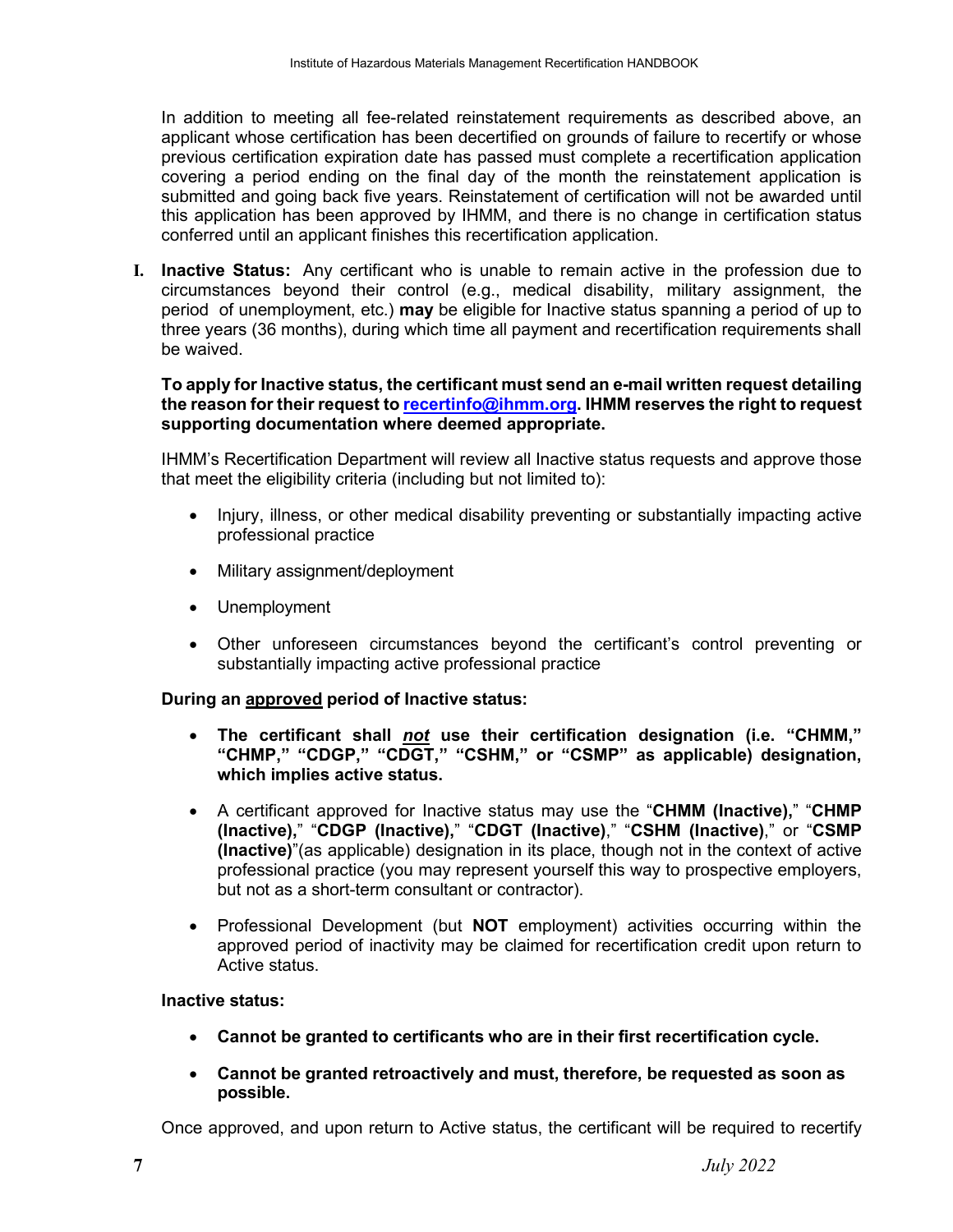with modified requirements.

**Certificants who end their Inactive status on or before their original expiration date** will recertify for that cycle with the normal 200 CMP requirement reduced proportionally to correspond with their approved period of inactivity.

**If the certificant's expiration date before entering inactive status has passed**, the certificant must recertify for a new five-year cycle extending back 5 years from the month of reactivation, with the normal 200 CMP requirement reduced proportionally to reflect the period of inactivity relevant to this new cycle.

A certificant in Inactive Status who is unable to return to Active status or otherwise does not reactivate their certification within the three-year (36 months) timeframe will have his or her credential decertified. It is the Inactive certificant's responsibility to contact IHMM and initiate the reactivation process.

An individual whose credential has been decertified under this rule shall be required to apply for and take the certification examination anew or apply for reinstatement to regain his or her credential.

**J. Emeritus Status:** A credential holder in good standing, who has recertified at least once, and who wishes to voluntarily relinquish their active status due to retirement is eligible to apply for Emeritus status. The CHMM/CHMP/CDGP/CDGT/CSHM/CSMP (Emeritus) designation may be used on personal stationery and personal cards, but not on business cards or stationery used for commercial purposes. It shall be considered unethical conduct for an Emeritus certificant to use the active CHMM/CHMP/CDGP/CDGT/CSHM/CSMP designation after acquiring Emeritus status, or to use the CHMM/CHMP/CDGP/CDGT/CSHM/CSMP (Emeritus) designation while continuing to practice. Any violation of these restrictions would make the individual's Emeritus designation subject to revocation. Please contact IHMM if you wish to switch your active certification to the Emeritus designation.

#### **K. Periodic Review**

- 1. The Recertification Committee shall review these recertification policies at least annually, and recommend any revisions needed to the IHMM Board of Directors.
- 2. The list of qualifying activities and the recertification procedures shall be reviewed at least annually by the Recertification Committee and updated as needed.

### **L. Trademarks and Copyrights**

Certified Hazardous Materials Manager®, Certified Hazardous Materials Practitioner®, Certified Dangerous Goods Professional®, Certified Dangerous Goods Trainer®, Certified Safety and Health Manager®, Certified Safety Management Practitioner®, CHMM®, CHMP®, CDGP®, CDGT®, CSHM®, and CSMP® are registered trademarks of the Institute of Hazardous Materials Management. Individuals who earn IHMM credentials may use the relevant designations as long as the certification has not expired, been decertified, suspended, revoked, or voluntarily relinquished, or converted to Retired or Inactive status. The certificate is the property of IHMM and must be returned to IHMM upon request. IHMM aggressively enforces the appropriate use of its property, and unauthorized use may result in sanctions or other penalties.

#### **M. Duplicate Certificates**

To receive a duplicate or replacement certificate, the certificant must be current in all obligations and must pay a processing fee. Should your certificate become lost or damaged,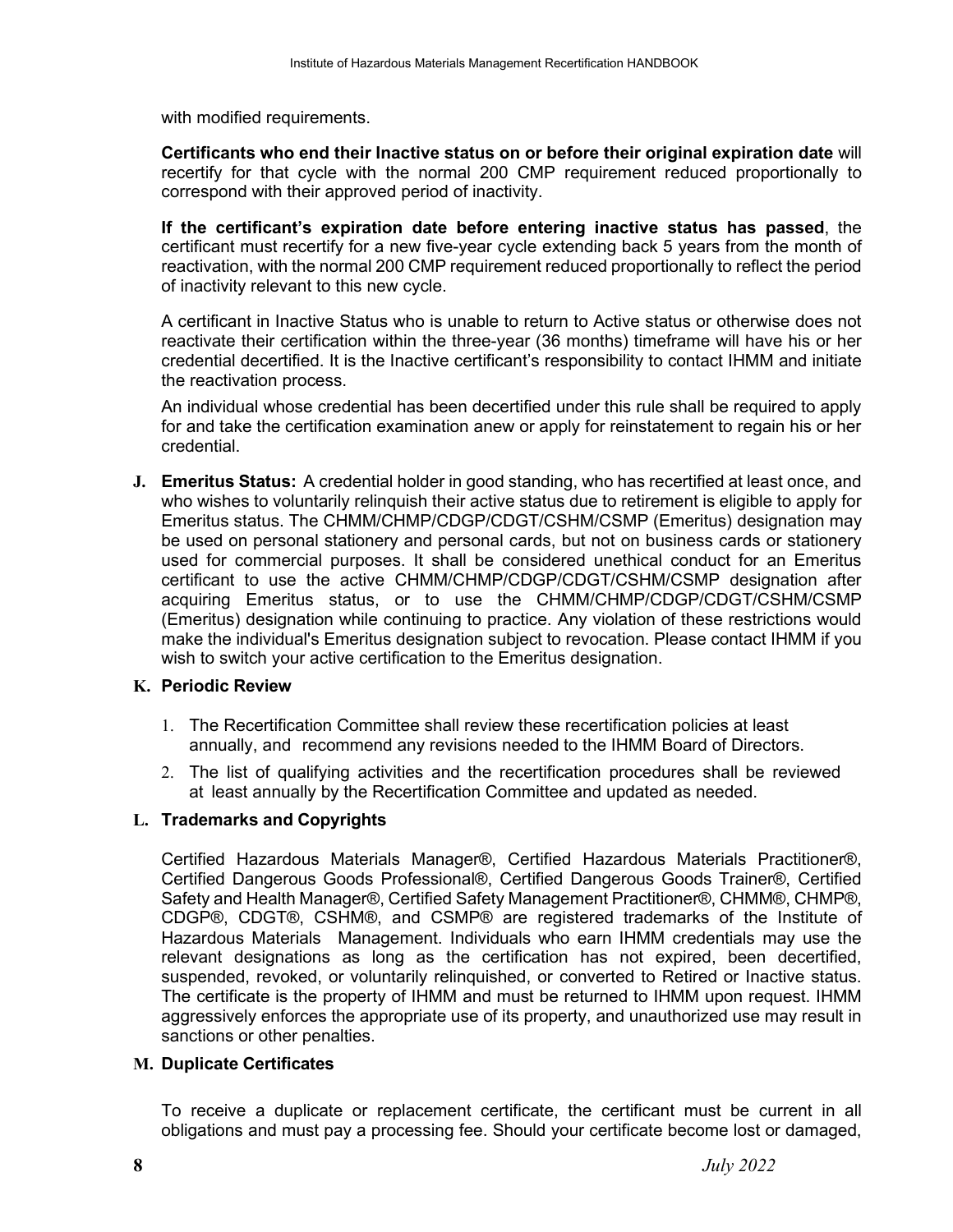please contact IHMM at [info@ihmm.org.](mailto:info@ihmm.org)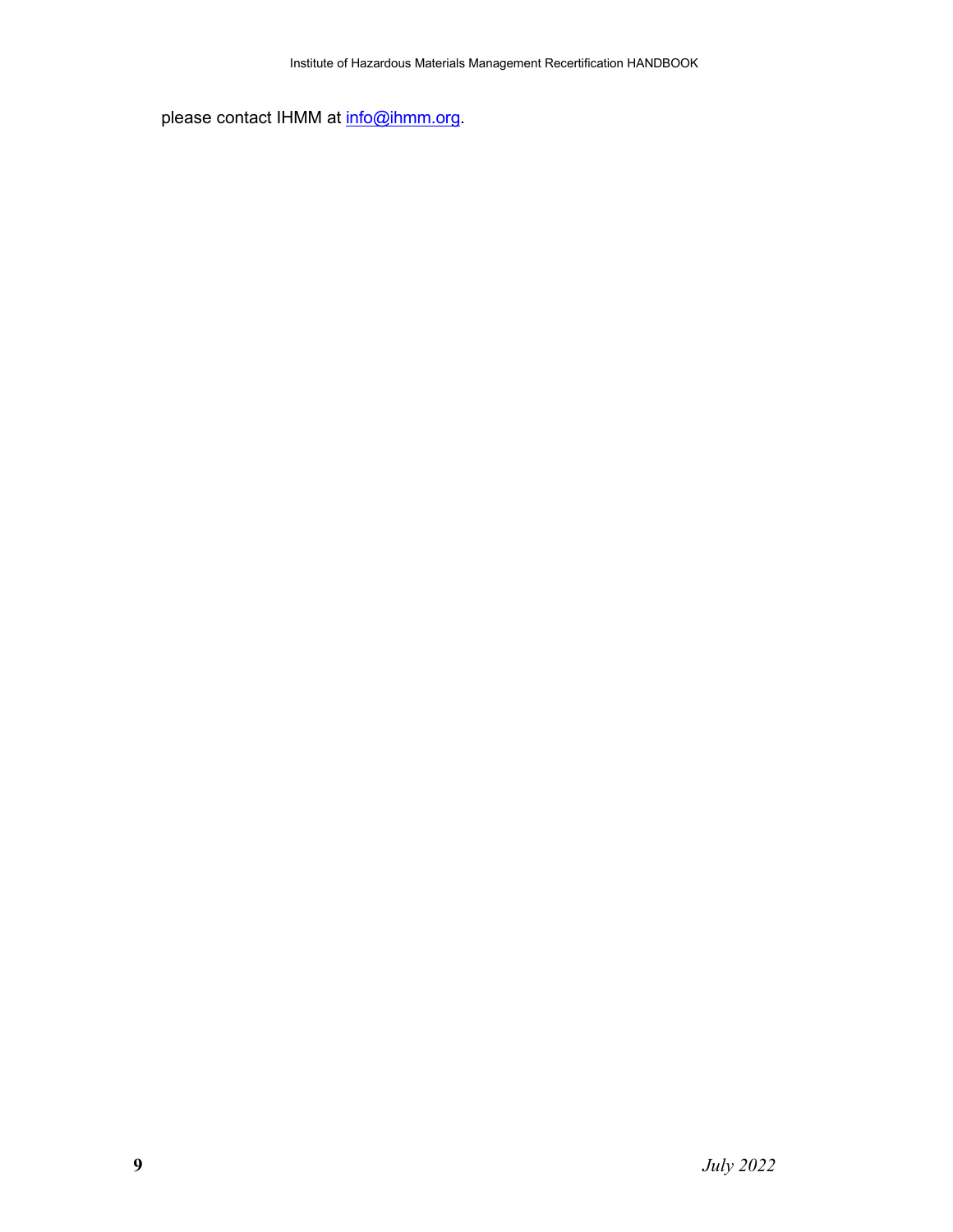# **Qualifying Activities for Recertification**

### **Category I - Active Professional Practice (Employment)**

IHMM recognizes that certificants apply their specialized knowledge and skills in performing their jobs daily and that certified individuals are engaged in continuous learning on the job. In recognition of this value of employment in the field, certified individuals may qualify for **up to** 50% (100 CMPs) of their recertification points through Active Professional Practice. Some Active Professional Practice is required to recertify by an application.

"Any activity not otherwise claimed elsewhere claimed as employment", is defined as any activity that may be identical or similar to items claimed for Employment/Active Professional Practice credit that is not a duplication of that specific instance or instances already claimed in this recertification cycle. Meaning one specific activity cannot be claimed twice for activities but two activities on different dates can be claimed in either section as needed.

#### **A. Types of Active Professional Practice**

- 1. The following activities qualify as Active Professional Practice:
	- a. As an employee with duties directly related to hazardous materials management or dangerous goods transportation, and applicable laws, regulations, technology, and related areas.
	- b. As a professional consultant whose responsibilities directly relate to hazardous materials management or dangerous goods transportation, and applicable laws, regulations, technology, and related areas.
	- c. As a faculty member of an accredited university or college teaching hazardous materials management or dangerous goods transportation, and applicable laws, regulations, technology, and related areas.
	- d. As an instructor who provides training outside the academic setting in hazardous materials management or dangerous goods transportation, and applicable laws, regulations, technology, and related areas (Training activities that are *not* part of a certificant's employment will be credited under Professional Development).
	- e. Non-compensated work directly related to hazardous materials management or dangerous goods transportation, and applicable laws, regulations, technology, and related areas.
- 2. Credit Value for Non-Academic Employment
	- a. The maximum amount of credit that may be claimed for active practice is 20 CMPs per year (100 CMPs for the 5-year cycle).
	- b. Part-time and temporary work will be prorated as indicated in the table below:

| <b>Type of Activity</b>              | <b>Activity Definition</b>           | <b>CMP Credit</b><br><b>Value</b> |
|--------------------------------------|--------------------------------------|-----------------------------------|
| Full-time employment                 | $\geq$ 32 hr per week                | 20 per year                       |
| Part-time employment                 | $\geq$ 16 hr but < 32 hr per<br>week | 10 per year                       |
| <b>Temporary or Contract</b><br>work | < 16 hr per week                     | See table below                   |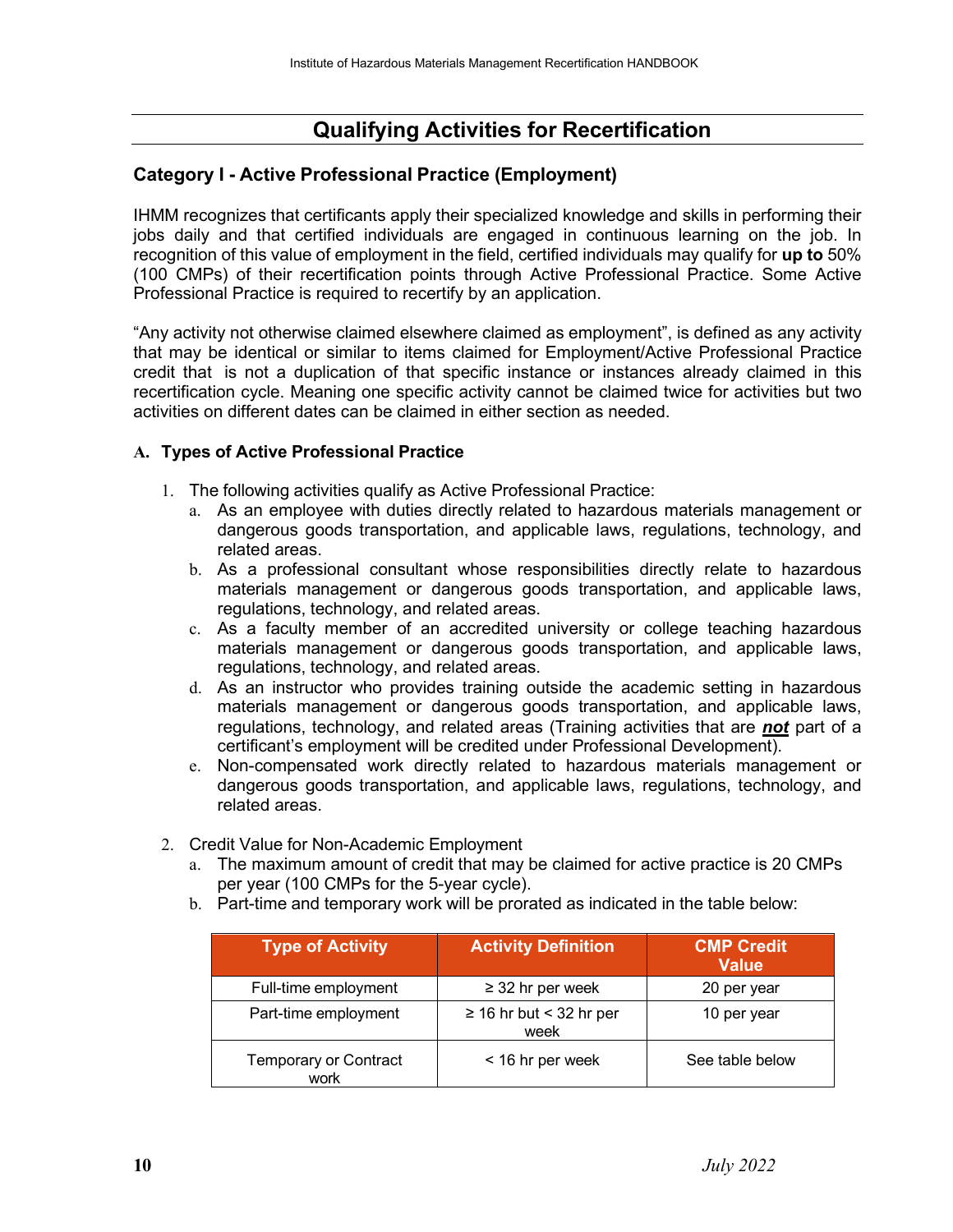| <b>Part Par-Time Work CMP</b><br><b>Calculation</b> |                              |  |  |
|-----------------------------------------------------|------------------------------|--|--|
| <b>AVG</b><br><b>HR/WE</b><br><b>EK</b>             | <b>CMPS</b><br>(ROUND<br>ED) |  |  |
| 1                                                   | 1                            |  |  |
| $2 - 3$                                             | 2                            |  |  |
| 4                                                   | 3                            |  |  |
| $5-6$                                               | 4                            |  |  |
| $7-8$                                               | 5                            |  |  |
| 9                                                   | 6                            |  |  |
| $10 - 11$                                           | 7                            |  |  |
| 12                                                  | 8                            |  |  |
| 13-15                                               | 9                            |  |  |

3. Credit Value for Academic Employment

| <b>Type of Activity</b>                               | <b>Activity Definition</b>     | <b>CMP Credit Value</b>     |
|-------------------------------------------------------|--------------------------------|-----------------------------|
| Full-time academic instruction $\geq 12$ credit hours |                                | 20 CMPs per year            |
| Part-time academic                                    | $\geq 6$ but < 12 credit hours | 10 CMPs per year            |
| instruction                                           | < 6 credit hours               | 1 credit hour = 2 CMPs      |
|                                                       |                                | 2 credit hours = 4 CMPs     |
|                                                       |                                | $3$ credit hours = $5$ CMPs |
|                                                       |                                | 4 credit hours = 7 CMPs     |
|                                                       |                                | 5 credit hours = $9$ CMPs   |
|                                                       |                                | 6 credit hours = $10$ CMPs  |

#### **B. Documentation Requirements for Active Professional Practice**

1. The dates of employment and type of activity (full-time or part-time) may be documented with a written statement on company letterhead stationery which is signed by an official authority of the business or organization (other than you). An example follows:

| <b>On Business Letterhead</b>                                                                                                                                                                                                                                                                            |
|----------------------------------------------------------------------------------------------------------------------------------------------------------------------------------------------------------------------------------------------------------------------------------------------------------|
| (Date)                                                                                                                                                                                                                                                                                                   |
| ( <i>Employee's name</i> ) has been employed by ( <i>company name</i> ) from ( <i>date</i> ) to ( <i>date</i> )<br>where (he/she) has worked continuously in a (full-time or part-time) position with<br>significant duties and responsibilities in the area of hazardous materials in the<br>workplace. |
| (Signature, title, and contact information of a company or organization official)                                                                                                                                                                                                                        |

2. Duties and responsibilities relating to hazardous materials may be described more fully in the company letter above or with the addition of a copy of a current official job description. A significant portion of one's job must correspond to one or more content areas of the most recent Examination Blueprint for your certification.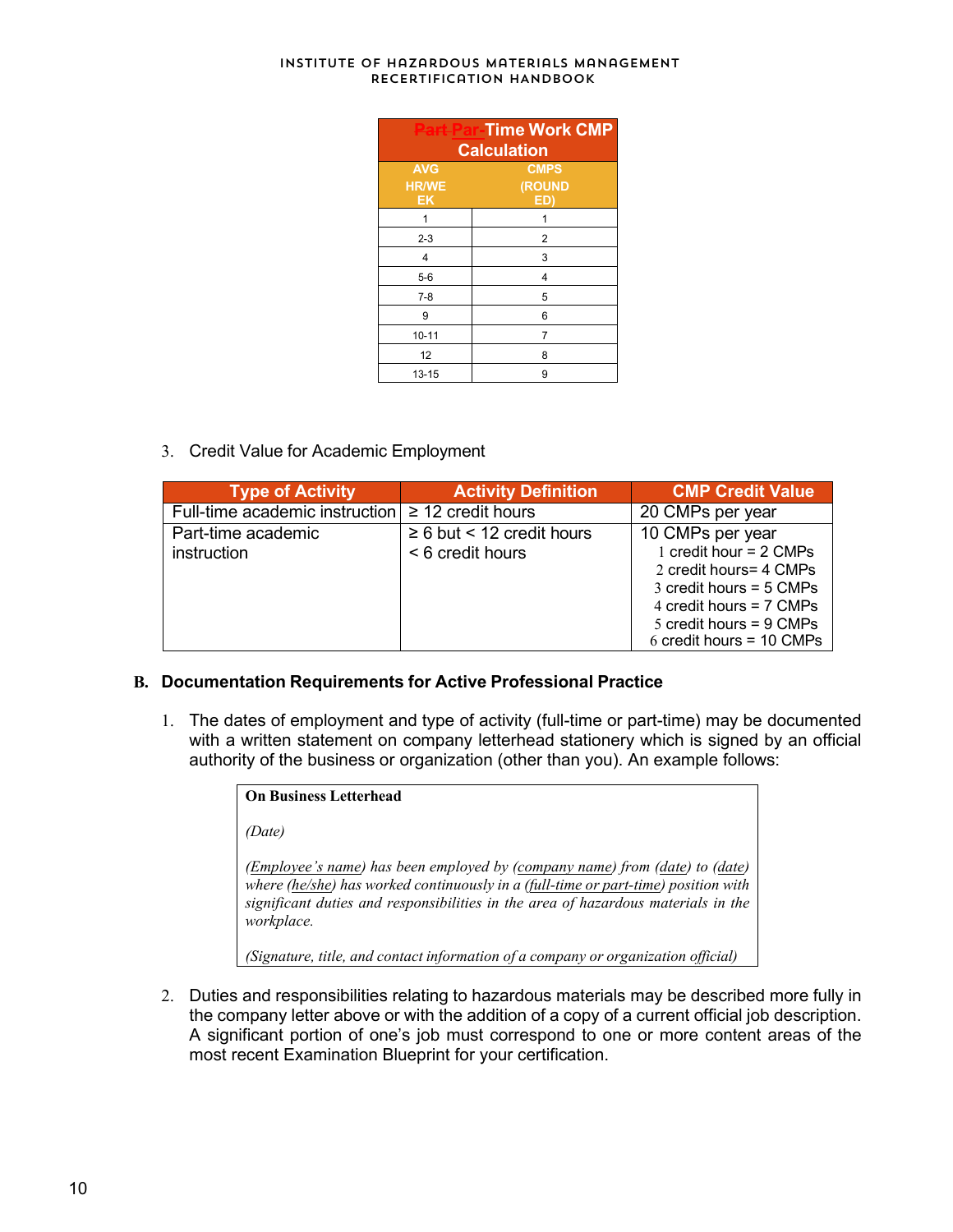- 3. Documenting your position as a self-employed professional is different from verifying your employment as an employee. Since an employee must provide external proof of their position and dates of employment, so must a business owner. Such documentation could include one or a combination of the following:
	- A current (within a 5-year cycle) W-9 form bearing your company's name, your name, and title (make sure to **redact** any confidential information, such as Social Security or Employer ID numbers)
	- A filed business license application bearing your company's name, your name, and title
	- Articles of incorporation bearing your company's name, your name, and title
	- Current Certificate of Good Standing from the State Corporation Commission indicating the business's active status and the certificant's name
	- Other governmental/filed public record documentation demonstrating your relationship with your company

When a certificant's employment claim(s) do not qualify for the maximum value of 100 CMPs for the 5- year cycle, enough additional CMP credit must be earned through engagement in professional development activities so that the overall total for the application meets the 200 CMP minimum for recertification.

## **Category II – Professional Development Activities (Continuing Education)**

#### A. **Evidence of Continued Competence**

IHMM recognizes that certificants engage in many different types of activities that help them maintain currency in their profession, demonstrate professional growth, and enhance their knowledge, skills, and abilities in the field of hazardous materials management and related areas.

- 1. A minimum of 100 points per 5-year cycle (an average of 20 per year) must be earned in Category II.
- 2. All qualifying activities must pertain to one or more content areas of the relevant certification's Examination Blueprint.
- 3. Unless otherwise indicated, there is no maximum limit to the number of points that may be claimed for any listed activity.
- 4. The points apply *only* to the 5-year cycle in which the activities occurred.
- 5. Certificants may request the evaluation of an activity not covered in the claim types outlined in the claims tables (Appendix A) by submitting a request describing the professional development activity and the rationale for its inclusion. This request should be sent via email to [recertinfo@ihmm.org,](mailto:recertinfo@ihmm.org) and if the committee has not previously evaluated the activity type, the IHMM staff liaison to the Recertification Committee shall add its discussion to the agenda of the next full committee meeting.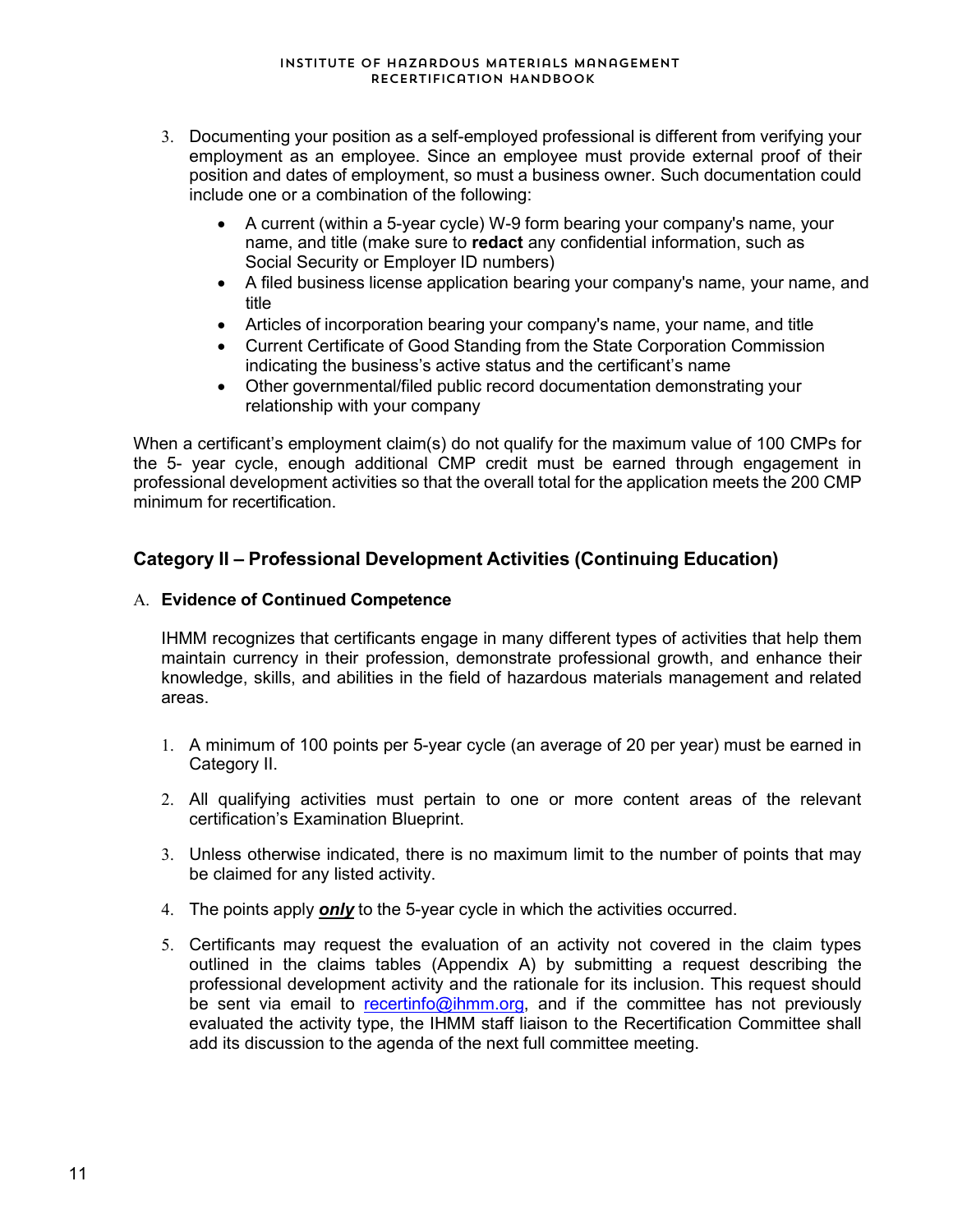#### B. **Documentation Requirements for Professional Development Activities**

Applicants for recertification must maintain all supporting documentation for five (5) years after submission of their application. IHMM reserves the right to request this documentation to substantiate his/her CMP credit claims at any time during the five (5) year period from the date their application is submitted.

- 1. Randomly selected applicants for recertification will need to submit supporting documentation along with their applications. Those certificants who are randomly selected will be notified after receipt of their application and will be required to submit full documentation for all claimed activities. Failure to submit the requested supporting documentation on time shall be considered a voluntary withdrawal from the recertification process and acceptance of the decertification of that credential.
- 2. Those applications that are not selected for audit will be evaluated based on the data entered into the application. Therefore, all pertinent sections of the form must be completed; including sections in which certificants attest to the truthfulness and accuracy of the information presented. The certificant must also pledge continued compliance with the relevant Code of Ethics.

#### C. **Types of Professional Development Activities**

SEE THE LATEST VERSION OF THE RECERTIFICATION CLAIMS TABLES (APPENDIX A) FOR DETAILS ON ACCEPTABLE TYPES OF PROFESSIONAL DEVELOPMENT CLAIMS FOR RECERTIFICATION.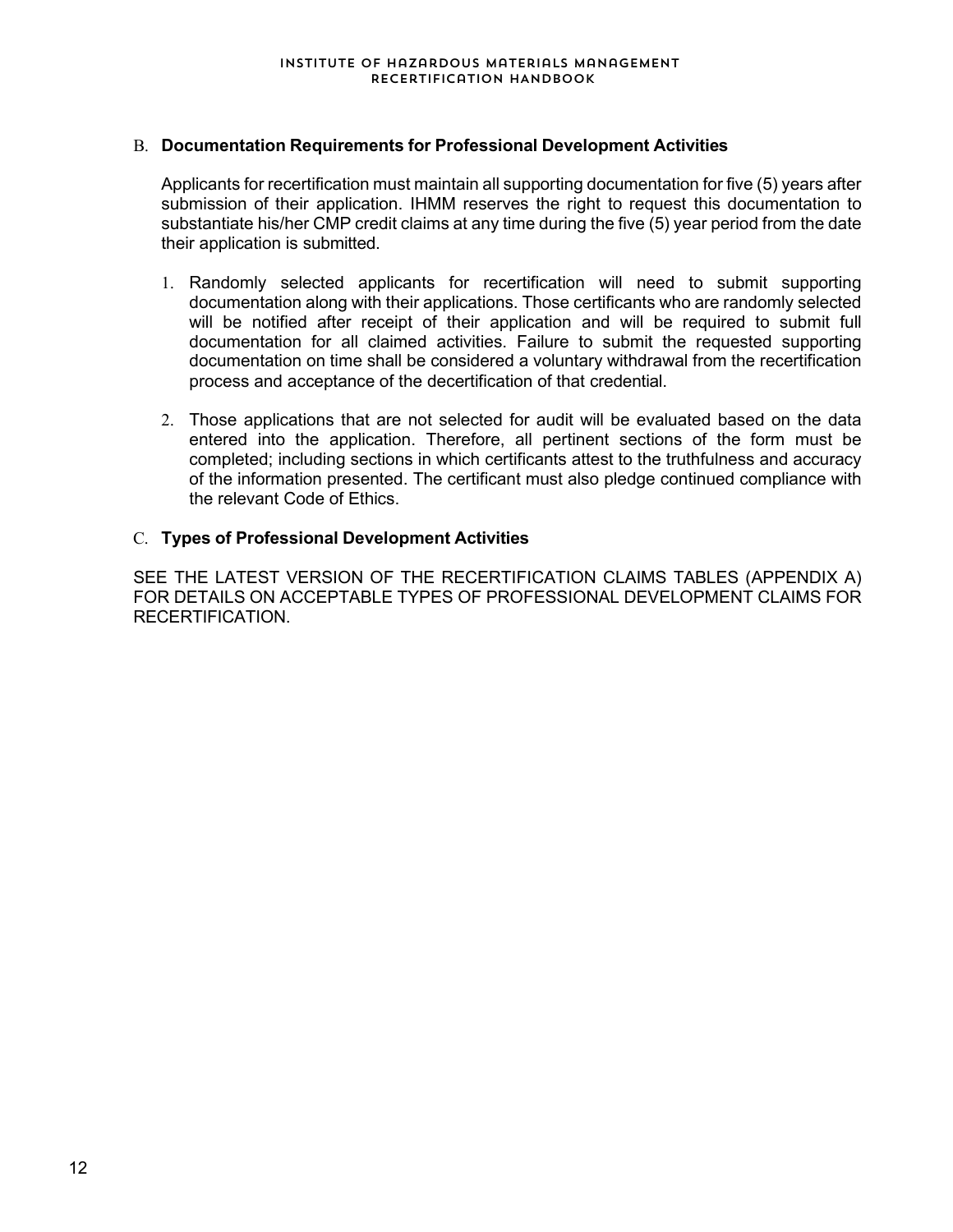**Appendix A**

**Recertification Claims Table**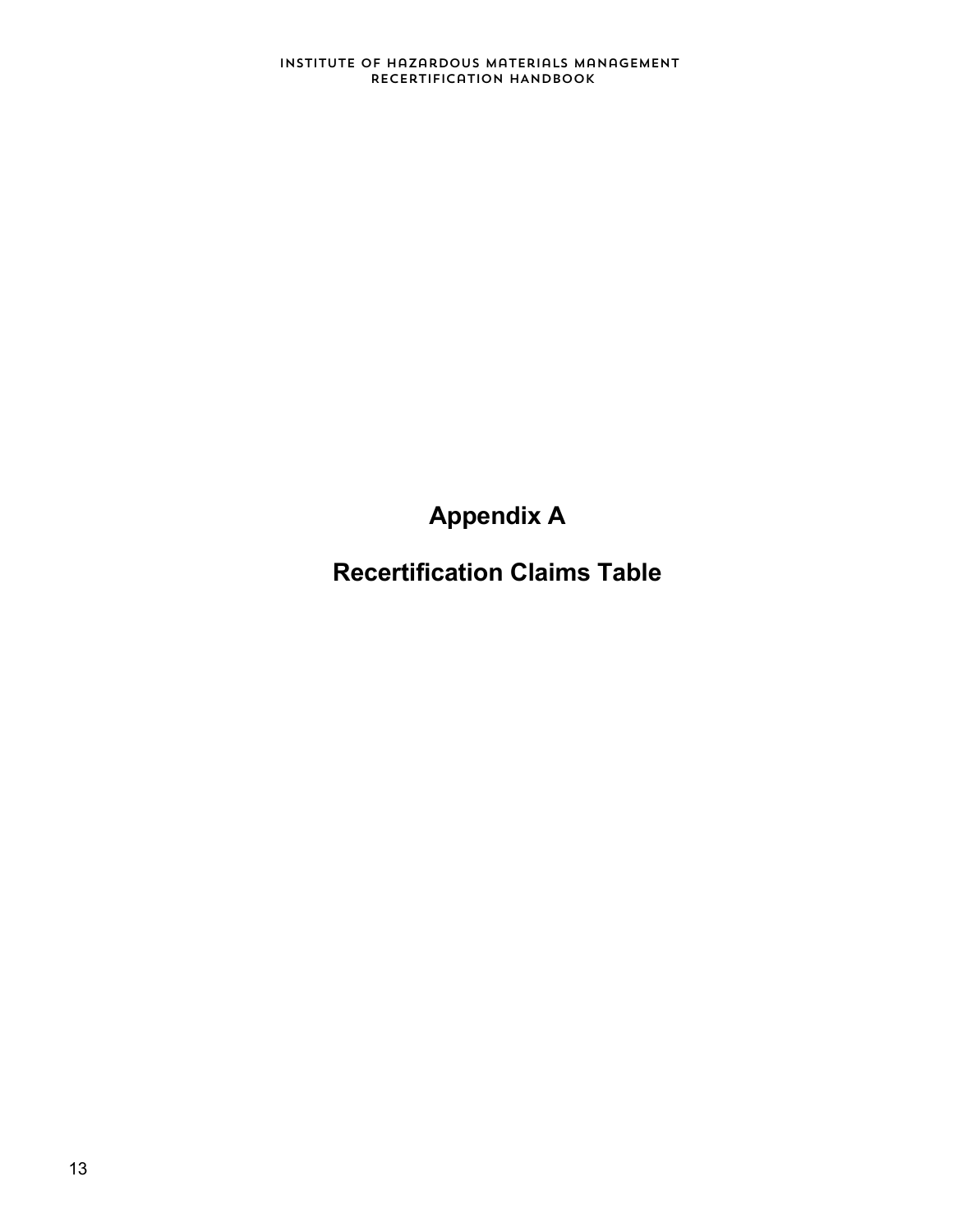The tables contained herein outline the different recertification claim types and their corresponding values in Certification Maintenance Points (CMPs) if approved.

Unless otherwise noted, all activities claimed toward recertification as professional development must be separate from the employment claimed in the Employment section of the application. For example, if you are employed as a trainer, you may not claim to provide that training as professional development.

**Contact Hours.** Where applicable, the term "contact hours" refers to actual instructional time spent in sessions, training, or on task. All breaks and meal times do not count toward contact hours.

**Audit Documentation**. Descriptions of suggested audit documentation are informational; all determinations regarding the adequacy of the material provided in meeting the general standard of authoritative third-party documentation are made at the final discretion of the IHMM Recertification Department.

**College Credit.** All college courses claimed as completed or taught must be from an accredited college in the U.S. listed with the Council for Higher Education Accreditation (CHEA). Courses from institutions outside the U.S. must be submitted along with a statement of equivalency from a recognized evaluating agency (see www.naces.org/member.htm for a complete list).

**Military Training.** Certain military training may be eligible for CMP credit regardless of whether similar or duplicate training has been requested for civilian employment (e.g. HAZWOPER training).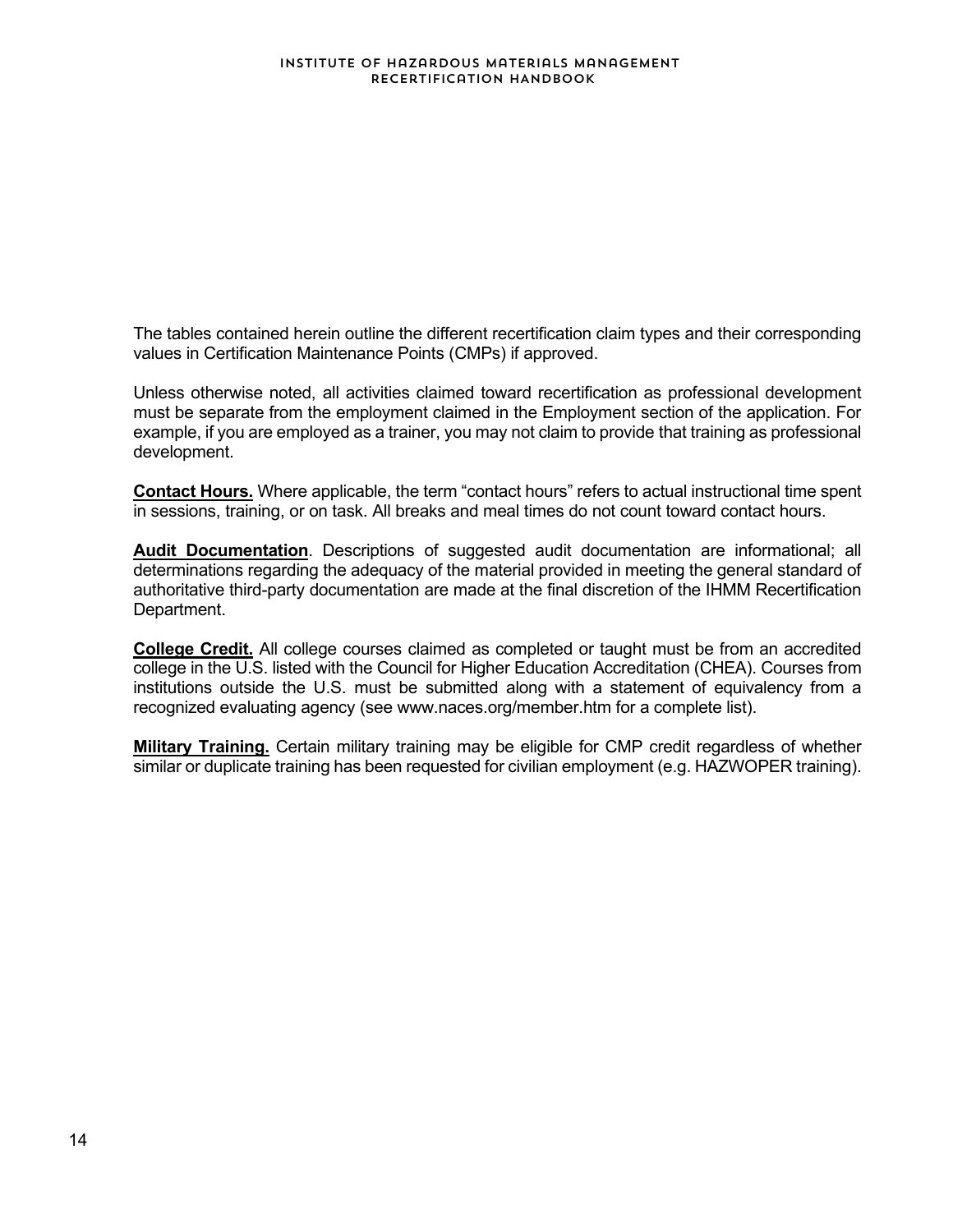| Training, Learning, and Instruction                                                                                                                                                                                                                                                                                                                                                                   |                                                                                                                                                                                                                                                                                                                                                                                                |                                                                                      |  |
|-------------------------------------------------------------------------------------------------------------------------------------------------------------------------------------------------------------------------------------------------------------------------------------------------------------------------------------------------------------------------------------------------------|------------------------------------------------------------------------------------------------------------------------------------------------------------------------------------------------------------------------------------------------------------------------------------------------------------------------------------------------------------------------------------------------|--------------------------------------------------------------------------------------|--|
| <b>Qualifying Activity</b>                                                                                                                                                                                                                                                                                                                                                                            | <b>Suggested Audit Documentation</b>                                                                                                                                                                                                                                                                                                                                                           | <b>CMP Credit Value</b>                                                              |  |
| Attending a seminar, webinar, workshop, initial or<br>refresher training, official training, or exercise<br>drill<br>Training or coursework may be provided by an<br>employer or not, online or in-person, on- or off-site, but<br>must have a specific duration (real or official projection)<br>and be directly related to one or more content areas of<br>the Certification Examination Blueprint. | Certificate of attendance, showing<br>$\bullet$<br>date(s) and contact hours (or CEUs)<br>$\bullet$<br>Registration coupled with itinerary<br>or schedule demonstrating contact<br>hours<br>$\bullet$<br>Sign-in sheet from trainer indicating<br>contact hours<br>Signed letter from trainer or<br>$\bullet$<br>supervisor acknowledging nature,<br>$date(s)$ , and contact hours of training | 1 CMP/contact hour<br>1-hour minimum, meal,<br>and other breaks not<br>included      |  |
| Attending a conference and in-conference<br>technical sessions<br>Conferences and sessions must be in the content<br>area(s) of the Certification Examination Blueprint. Pre-<br>and post-<br>conference sessions and workshops may be claimed<br>separately under the above claim type.                                                                                                              | $\bullet$<br>Conference registration confirmation<br>coupled with conference schedule<br>annotated to reflect sessions attended<br>and contact hours<br>$\bullet$<br>Certificate of attendance reflecting<br>dates and contact hours                                                                                                                                                           | 1 CMP/contact hour<br>Maximum of 5 CMPs per<br>day, up to 20 CMPs per<br>conference. |  |
| Passing a college credit course<br>Successfully completing and passing an accredited,<br>college-level course in the content area(s) of the<br>Certification Examination Blueprint.                                                                                                                                                                                                                   | Official transcript(s) showing<br>$\bullet$<br>satisfactory completion of a<br>course taken.                                                                                                                                                                                                                                                                                                   | 5 CMPS/credit                                                                        |  |
| Teaching a college-credit course<br>(Not Claimed as Employment)<br>Only courses taught at an accredited college qualify for<br>CMP credits. Must be outside the normal course of<br>employment, and in the content area(s) of the<br>Certification Examination Blueprint.                                                                                                                             | $\bullet$<br>A course catalog or other official<br>publication reflecting the<br>dates/semester of the course, number<br>of credits, and instructor's name<br>A letter of appointment or<br>$\bullet$<br>appreciation from the institution.                                                                                                                                                    | 8 CMPS/credit                                                                        |  |
| <b>Developing a training course</b><br>(Non-Employment)<br>This includes researching, writing, and editing the content<br>of a single training course in the content area(s) of the<br>Certification Examination Blueprint. The claimant must<br>be a primary contributor. The course must have been<br>actually<br>delivered at least once.                                                          | $\bullet$<br>Copy of the course outline or<br>abstract which shows the name(s) of<br>the contributor(s) plus<br>documentation of the course's<br>delivery                                                                                                                                                                                                                                      | 3 CMPS/contact<br>hour of developed<br>course                                        |  |
| Preparing and delivering an original presentation<br>(Non-Employment)<br>This activity must be within the content area(s) of the<br>Certification Examination Blueprint and have a significant<br>purpose in terms of advancing knowledge or<br>competency of the audience.                                                                                                                           | Schedule of the event showing the<br>presenter's name and topic of the<br>presentation.                                                                                                                                                                                                                                                                                                        | 5 CMPs<br>/presentation                                                              |  |
| Participating as a part-time instructor<br>for training courses<br>(Non-Employment)<br>Part-time course instruction must be performed outside of<br>one's job. Claims may be subject to scrutiny for repeated<br>delivery of the same content and must be in content<br>area(s) of the Certification Examination Blueprint.                                                                           | Copy of a course schedule with the<br>$\bullet$<br>instructor's name and subject matter<br>listed.                                                                                                                                                                                                                                                                                             | 3 CMPS/contact<br>hour                                                               |  |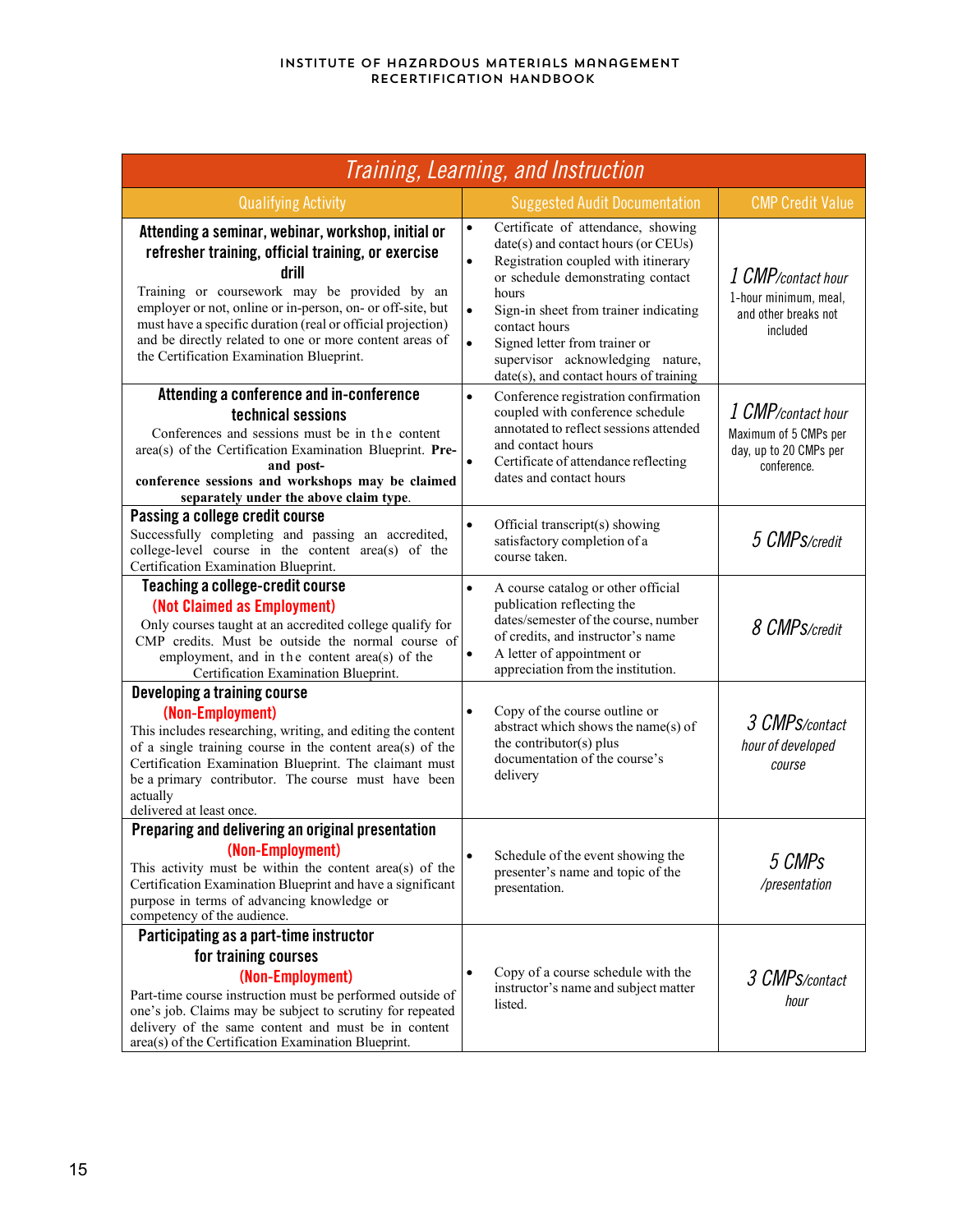| <b>Resource Development</b>                                                                                                                                                                                                                                                                                                                                        |                                                                                                                                                               |                                      |  |
|--------------------------------------------------------------------------------------------------------------------------------------------------------------------------------------------------------------------------------------------------------------------------------------------------------------------------------------------------------------------|---------------------------------------------------------------------------------------------------------------------------------------------------------------|--------------------------------------|--|
| <b>Qualifying Activity</b>                                                                                                                                                                                                                                                                                                                                         | <b>Suggested Audit Documentation</b>                                                                                                                          | <b>CMP Credit Value</b>              |  |
| Authoring/co-authoring/editing a chapter for a<br>hnnk<br>Writing or editing a chapter of a reference or resource<br>book that is used by professionals who practice in a<br>content area of the Certification Examination Blueprint.<br>Peer review alone does not constitute editing for the<br>purposes of this claim type, you must be a named<br>contributor. | Copy of the chapter title page with<br>the name of the author or editor, and<br>copyright page to verify the date of<br>publication.                          | 7 CMPS/chapter<br>(Max 70 CMPs/book) |  |
| Authoring an original reference source or article<br>Writing an article for a magazine or other reference<br>source that is used by professionals to enhance their<br>knowledge or competency in a content area of the<br>Certification Examination Blueprint.                                                                                                     | Copy of the title page of the article<br>$\bullet$<br>with the name of the author and date<br>of publication.                                                 | 10 CMP <sub>S/article</sub>          |  |
| Authoring a technical manual<br>Writing a technical manual or source that is used by<br>professionals beyond your organization, not including<br>clients for whom it was produced to enhance their<br>knowledge or competency in a content area of the<br>Certification Examination Blueprint.                                                                     | $\bullet$<br>Copy of the title page with the name<br>of the author and date of<br>publication/distribution.                                                   | 15 CMPS/manual                       |  |
| Authoring a technical procedure or method<br>Writing a significant technical procedure or method in a<br>content area of the Certification Examination Blueprint<br>that is original and recognized beyond your company or<br>organization, not including clients for whom it was<br>produced. "Tailgate-type" instructions and guidance are<br>excluded.          | Copy of the title page of the<br>$\bullet$<br>procedure or method with validation<br>of its authorship and date.                                              | 10 CMPs<br>/procedure or method      |  |
| Registering a patent as the primary registrant or<br>being named as honorary mention in a company-<br>owned patent registration<br>The patent must be successfully registered with the US<br>Government Patent Office and relate to a content area of<br>the Certification Examination Blueprint.                                                                  | Copy of the title page of the<br>$\bullet$<br>registration showing the date and<br>primary registrant (and/or secondary<br>registrants or honorary mentions). | 70 CMPS/patent                       |  |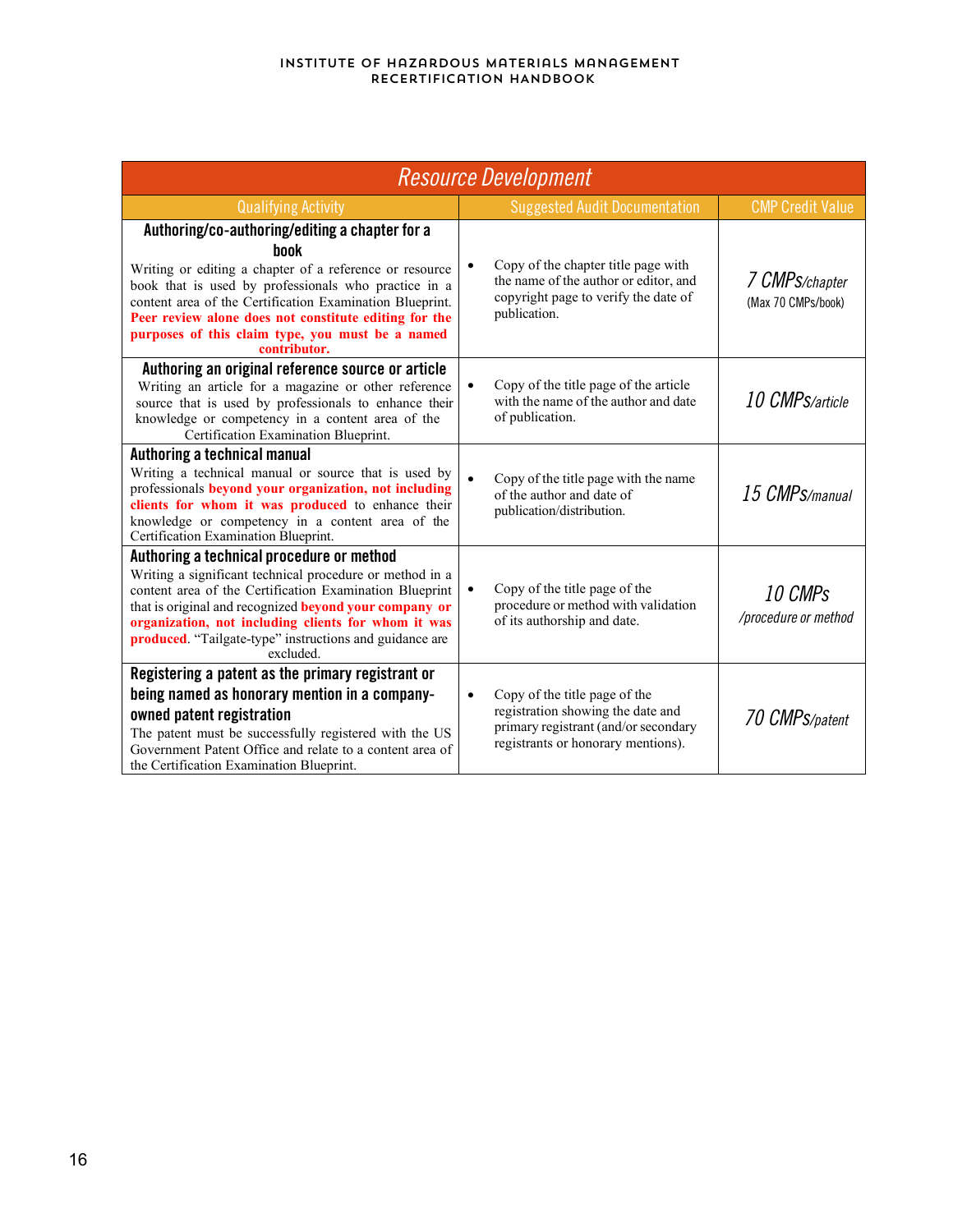| <b>Service to the Profession and the Community</b>                                                                                                                                                                                                                                                                                       |           |                                                                                                                                                                                                                                  |                                                                                                                          |
|------------------------------------------------------------------------------------------------------------------------------------------------------------------------------------------------------------------------------------------------------------------------------------------------------------------------------------------|-----------|----------------------------------------------------------------------------------------------------------------------------------------------------------------------------------------------------------------------------------|--------------------------------------------------------------------------------------------------------------------------|
| <b>Qualifying Activity</b>                                                                                                                                                                                                                                                                                                               |           | <b>Suggested Audit Documentation</b>                                                                                                                                                                                             | <b>CMP Credit Value</b>                                                                                                  |
| <b>Volunteer Leadership Position</b><br>Serving on the IHMM Board of Directors, as Chair of an<br>IHMM Committee, or on the Board of Directors, as an<br>officer, or as a standing committee Chair at an acceptable<br>organization that serves those who practice<br>in a field relevant to the Certification Examination<br>Blueprint. |           | Evidence of the position held and<br>$date(s)$ (letter or other document)<br>plus a description of the position<br>which details the duties as they<br>relate to practice in the field and/or<br>content areas of the blueprint. | Up to<br>20 CMPS/year<br>(prorated)                                                                                      |
| Participating in an IHMM, industry, or government                                                                                                                                                                                                                                                                                        |           |                                                                                                                                                                                                                                  |                                                                                                                          |
| standards or advisory committee<br>Participating at the local or national level relating to the<br>development of standards or in a technical or<br>professional advisory capacity associated with content<br>areas of the Certification Examination Blueprint.                                                                          | $\bullet$ | Copy of a letter from an officer of<br>the organization acknowledging<br>participation, including dates.                                                                                                                         | Up to<br>10 CMPS/year<br>(prorated)                                                                                      |
| Participating in legislative or rule-making activity                                                                                                                                                                                                                                                                                     |           |                                                                                                                                                                                                                                  |                                                                                                                          |
| (Non-Employment)<br>Participating in proposed rule-making, public comment to<br>executive agencies, promulgation in the Federal Register,<br>testifying before legislative bodies, etc. related<br>to one or more areas of the Certification Examination<br>Blueprint.                                                                   | $\bullet$ | Official documentation of<br>attendance and participation                                                                                                                                                                        | 1 CMP/contact hour                                                                                                       |
| Participating/Serving on a Job Task Analysis (JTA)                                                                                                                                                                                                                                                                                       |           |                                                                                                                                                                                                                                  |                                                                                                                          |
| <b>Panel for an IHMM credential</b><br>Participating in the performance of a job analysis to revise<br>the Certification Examination Blueprint, to include all<br>duties and tasks involved. Job Task Analyses are<br>performed once every 5 years, or as needed.                                                                        |           | Copy of acknowledgment letter<br>from IHMM.                                                                                                                                                                                      | 20 CMP <sub>S/JTA</sub>                                                                                                  |
| <b>Participating in Volunteer Community Service</b><br>Participating in volunteer service that substantively<br>pertains to a content area of the Certification<br>Examination<br>Blueprint<br>contributes<br>and<br>to<br>the<br>advancement of knowledge and competency as a<br>professional.                                          | $\bullet$ | Letter from an authoritative<br>source describing the activity,<br>acknowledging participation and<br>time spent.                                                                                                                | 1 CMP/contact hour                                                                                                       |
| Submitting a potential exam item<br>Submission should include a completed Item Processing<br>Sheet with an item in an<br>area of the Certification Examination Blueprint. The<br>item must meet all standards for items set by IHMM.                                                                                                     | $\bullet$ | Copy of acknowledgment letter<br>from IHMM, Item Processing Form<br>(including documentation of full<br>references cited).                                                                                                       | 1 CMP/item<br>Maximum of 20 per<br>recertification cycle                                                                 |
| Obtaining a new certification or state license                                                                                                                                                                                                                                                                                           |           |                                                                                                                                                                                                                                  |                                                                                                                          |
| (Non-Renewal)<br>Receiving a new state license or professional certification<br>in a content area of the Certification Examination<br>Blueprint. Excludes renewal of a previously held license<br>or certification, only claimable<br>for the initial award of certification or license.                                                 |           | Copy or photo image of the license<br>or certificate, or Letter of<br>Compliance/Acknowledgment, as<br>appropriate                                                                                                               | 15 CMPS/NEW<br>license or certification                                                                                  |
| Other professional accomplishments<br>Includes any other professional accomplishments or<br>activities related to the Certification Examination<br>Blueprint that are not covered elsewhere in this table.                                                                                                                               |           | Full description of the activity with a<br>fair estimate of the time spent and<br>rationale for the CMP value.                                                                                                                   | 5 CMPS/year<br>May not be claimed for<br>the same award or from<br>the same organization<br>more than once per<br>cycle. |